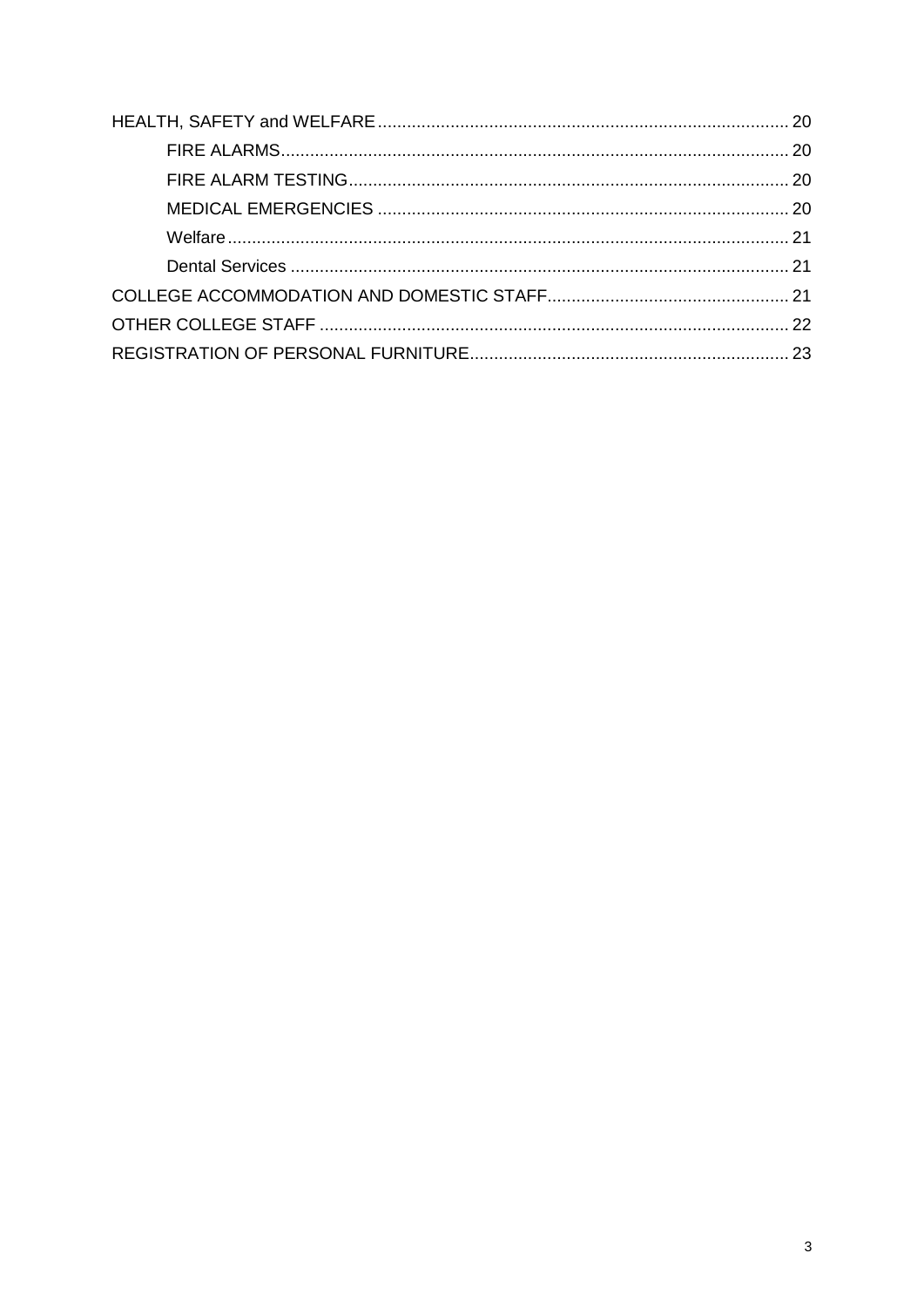

**ST. JOHN'S COLLEGE, OXFORD**



# **DOMESTIC ARRANGEMENTS 2021/2022**

<span id="page-3-0"></span>The following pages outline some guidelines and rules (though these are not exhaustive) for undergraduate students using the facilities in College. Our aim is to provide support during your stay in College accommodation and to ensure that you have a wonderful experience during this period.

<span id="page-3-1"></span>**ACOP:** The College has adopted the Universities UK Code of Practice for the Management of Student Housing, details of which can be found at<http://www.thesac.org.uk/> All undergraduates and graduates occupying College rooms are required to sign a room licence agreement, which they will receive on arrival. Students living in couples' accommodation will be required to sign a tenancy agreement.

General accommodation matters are dealt with by the Accommodation Office whose offices are located in the Bursary building  $- N7$  in North Quad - or via email at [accommodation.office@sjc.ox.ac.uk.](mailto:accommodation.office@sjc.ox.ac.uk)

<span id="page-3-2"></span>**Smoking Policy: All rooms in College and all external areas are non-smoking,** including all e-cigarettes and other vapour devices. Smoking is permitted only in the specifically designated outdoor smoking areas within the College grounds, where suitable ashtray bins are provided. *This rule is strictly enforced and any infringements are considered to be a Decanal matter and will be referred to the Senior Dean.* Details of the smoking areas are available in the College Smoking Policy, which can be found on the College website <https://www.sjc.ox.ac.uk/discover/about-college/legal/college-policies/>

# <span id="page-3-3"></span>**COLLEGE ACCOMMODATION**

College rooms are generally located in sections and blocks called 'Staircases'.

<span id="page-3-4"></span>**Single Student rooms:** The College is proud to be able to provide single room accommodation for all its undergraduates. All are single rooms for single occupancy and cannot be shared. Rooms are allocated by the Accommodation Office to all undergraduates in their first year. In subsequent years a ballot system is operated by the JCR Committee.

The majority of rooms have access to shared bathrooms but a number of rooms are en-suite. These are generally not available to Freshers  $(1<sup>st</sup> Year students)$  unless they have a proven medical need for a private bathroom. In these cases, the student must contact the College's Disability Co-ordinator (Elaine Eastgate *elaine.eastgate@sjc.ox.ac.uk*) on receiving their offer and well in advance of arrival. Please do not wait until you arrive to tell us of a medical need, as by that time it will be too late to allocate an appropriate room.

In general, rooms will be allocated to all first-year students at random. If you wish to make a request for a specific type of room, please let us know well in advance of the start of Michaelmas Term. We will do our best to offer a suitable alternative.

<span id="page-3-5"></span>**Couples' Accommodation:** There are a limited number of self-contained flats available for those students who are **living full-time with a partner** (i.e. both parties must live in the flat as their **only** accommodation) and/or with children. Flats are **NOT** available for friends or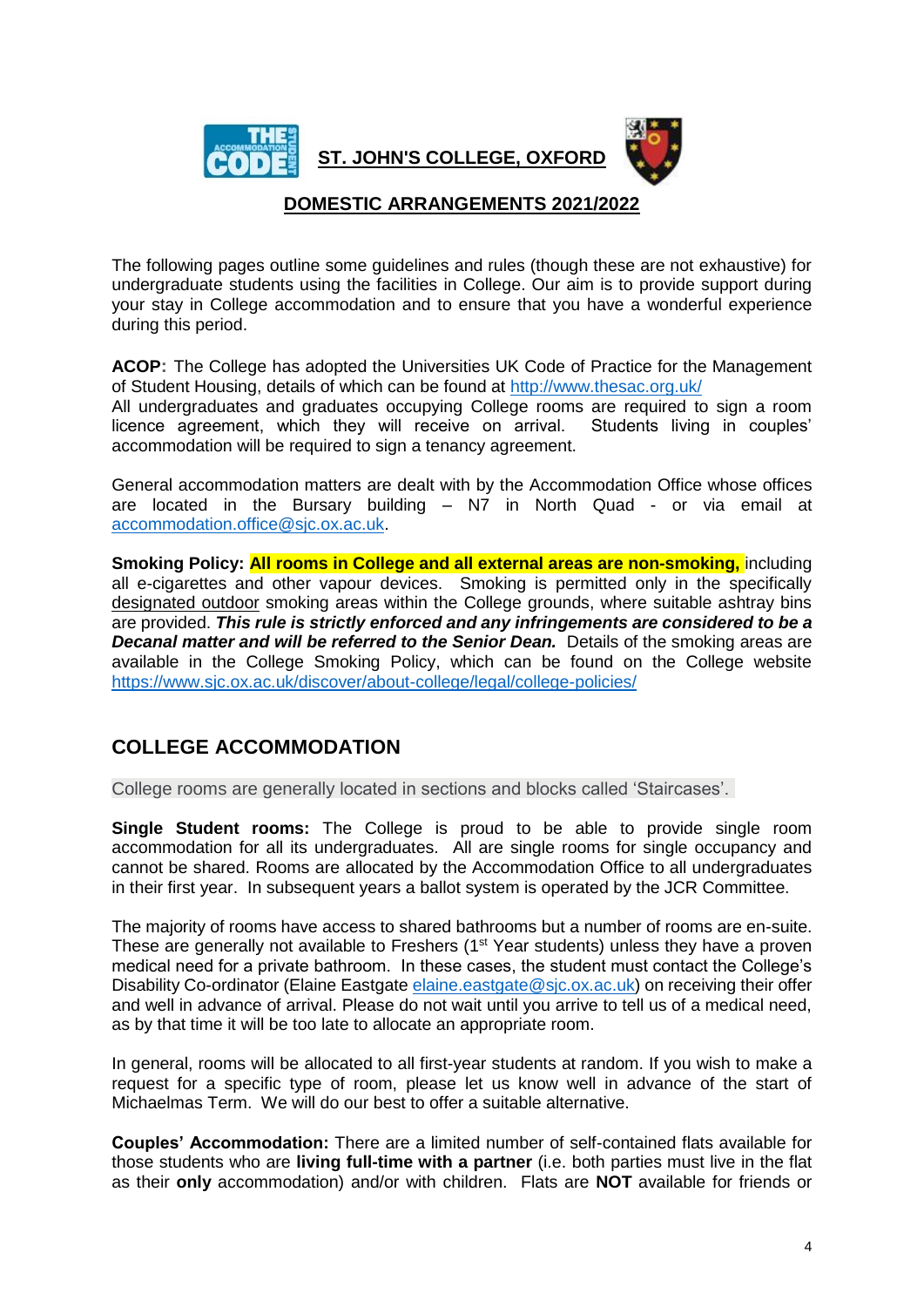family members to share and where there is more than one bedroom this cannot be sub-let to, or otherwise used by, a third party. Flats will be allocated by the Accommodation Office to students for their first year, on a first come first served basis. For all subsequent years of study, a ballot system is operated by the MCR Committee for graduate students. Students with children/dependants will not be expected to enter the ballot and Students in this situation should contact the Accommodation Office direct. [\(accommodation.office@sjc.ox.ac.uk\)](mailto:accommodation.office@sjc.ox.ac.uk) each year. Undergraduate students who wish to live full-time with a partner should contact the Accommodation Office separately by the beginning of Hilary Term each year but should bear in mind that couples' accommodation cannot be guaranteed.

Couples' accommodation is offered on the understanding that a student remains a full-time student of the College for the full current Academic Year. If, during the tenancy year, the student's personal circumstances change (eg. they are no longer living full-time with a partner or have suspended their studies), they must inform the Accommodation Office immediately. It may be possible to permit students to remain in their flat during a period of suspension from study, or following completion of their course if this is before the end of the tenancy, but they may be asked to pay the premium rent for that period. Tenancy agreements can only be issued in the name of the St John's student, the partner cannot be included unless they are also our student. If a student no longer wishes to live with their partner, the partner will not be able to remain in the property if the student moves out.

If a student or their partner is expecting a baby, the Accommodation Office should be informed in plenty of time. If available, the new family may be offered a 2 bedroom flat but additionally, not all of our properties are considered to be appropriate for infants/children and therefore the family may be required to move to a more suitable location in due course. We also need to update records for health & safety/emergency purposes.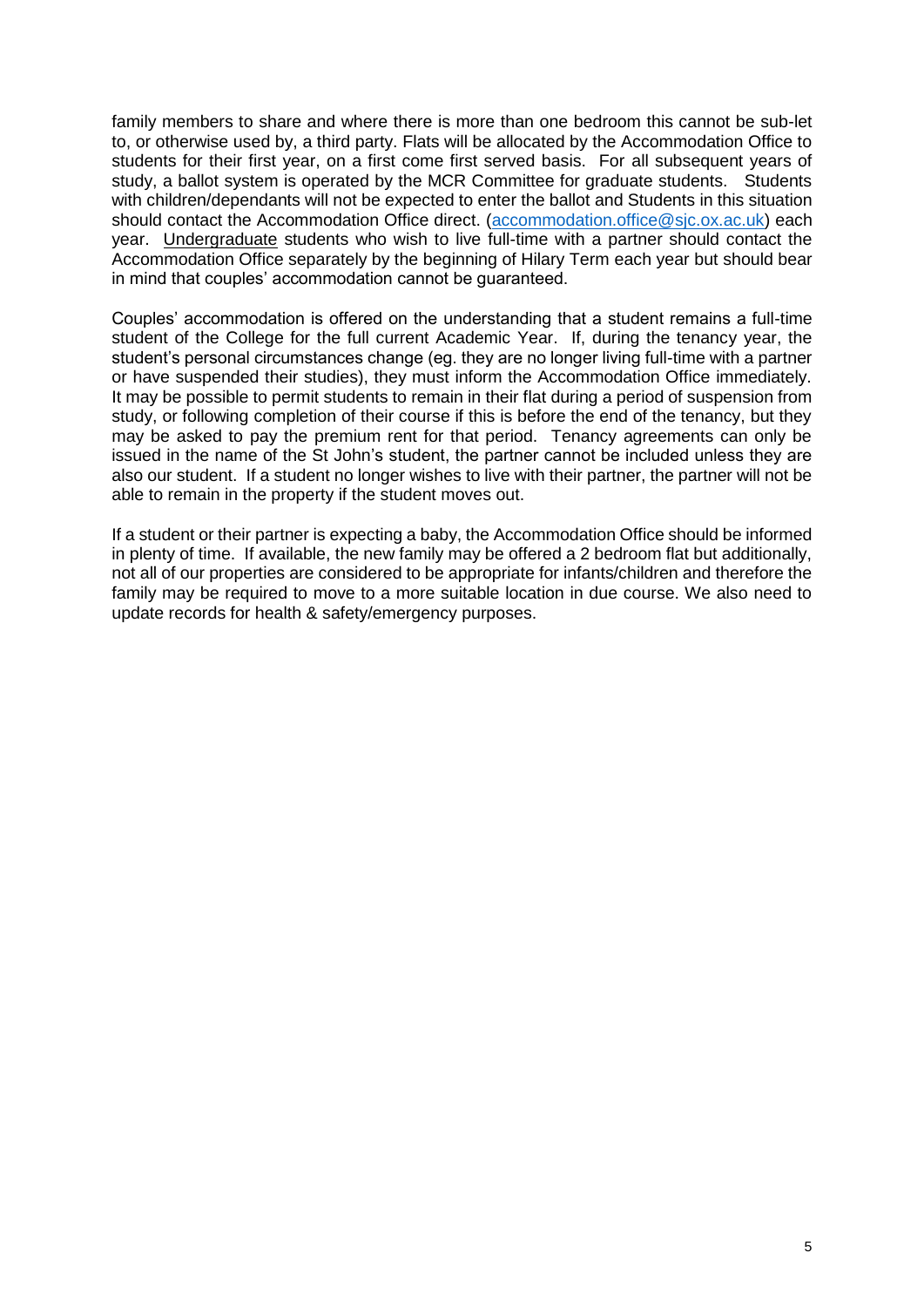# <span id="page-5-0"></span>**Accommodation Costs**

This page details the costs which students can expect in relation to their accommodation. Those living in flats are also responsible for setting up and payment of their own utilities (except water) and any Council Tax payable by their partner.

Invoices (battels) will be sent to all students by email at the beginning of each term and should be paid within one week of their receipt, preferably by bank transfer.

<span id="page-5-1"></span>**Room rents and general facilities charge:** The charges for accommodation for the academic year 2021-22 will be:

| Grade of room                                 | £ Per Term (58 days) | £ Per day         |
|-----------------------------------------------|----------------------|-------------------|
| Grade A++ room                                | 1161.74              | 20.03             |
| Grade A+ room                                 | 1140.28              | 19.66             |
| Grade A room                                  | 1123.46              | 19.37             |
| Grade A- room                                 | 1113.60              | 19.20             |
| Grade B room                                  | 1077.64              | 18.58             |
| Grade B- room                                 | 1057.92              | 18.24             |
| Grade C+ room                                 | 1006.88              | 17.36             |
| Grade C room                                  | 988.18               | 17.21             |
| Grade C- room                                 | 987.74               | 17.03             |
| Single person set                             | 1221.48              | 21.06             |
| One-bedroom flats                             |                      | £643.74 per month |
| Two-bedroom flats (except Observatory Street) |                      | £793.64 per month |
| Two-bedroom flats in Observatory Street       |                      | £779.27 per month |
| Three-bedroom flat in St John Street          |                      | £942.51 per month |

Students occupying rooms (but not couples' accommodation) also pay a general facilities charge relating to the general provision of services; at present this is £232 per term (£232 per quarter for graduates).

<span id="page-5-2"></span>**Laundry:** The majority of the laundry machines are operated by Smart Cards, which can be topped up on line in units of £5 or £10. The current laundry charge is £1.50 per wash and £1.00 per dry.

<span id="page-5-3"></span>**Electricity:** All electricity used in student rooms, including booster heating but excluding the overhead lighting, is charged to the student. Room meters are read at the start and end of each term and a usage charge is calculated. The current unit price of electricity is 15 pence. The College provides the first £7.50 of electricity used per term free of charge and this adjustment is included on your battels bill.

<span id="page-5-4"></span>**Insurance:** The College has arranged block contents insurance cover on behalf of all students resident in College accommodation, at an annual cost of £8.95, added to your battels for Michaelmas Term.

<span id="page-5-5"></span>**Period of occupation:** Undergraduate students are expected to occupy the rooms allocated to them, during term time, for the whole Academic Year. Should they decide not to take up residence, 4 weeks' notice must be given before the start of Michaelmas full term, otherwise the College may hold them liable for any financial loss, up to a maximum of four weeks' rent. Normally, rooms may only be permanently vacated at the end of full term. If, during term, an occupant wishes to vacate their accommodation, they must give two weeks' notice in writing before the date for moving and/or the end of full term. The only exceptions to this are when a student has a home or medical emergency which requires them to leave their accommodation at short notice, (or where a student suspends their studies, in which case they will be expected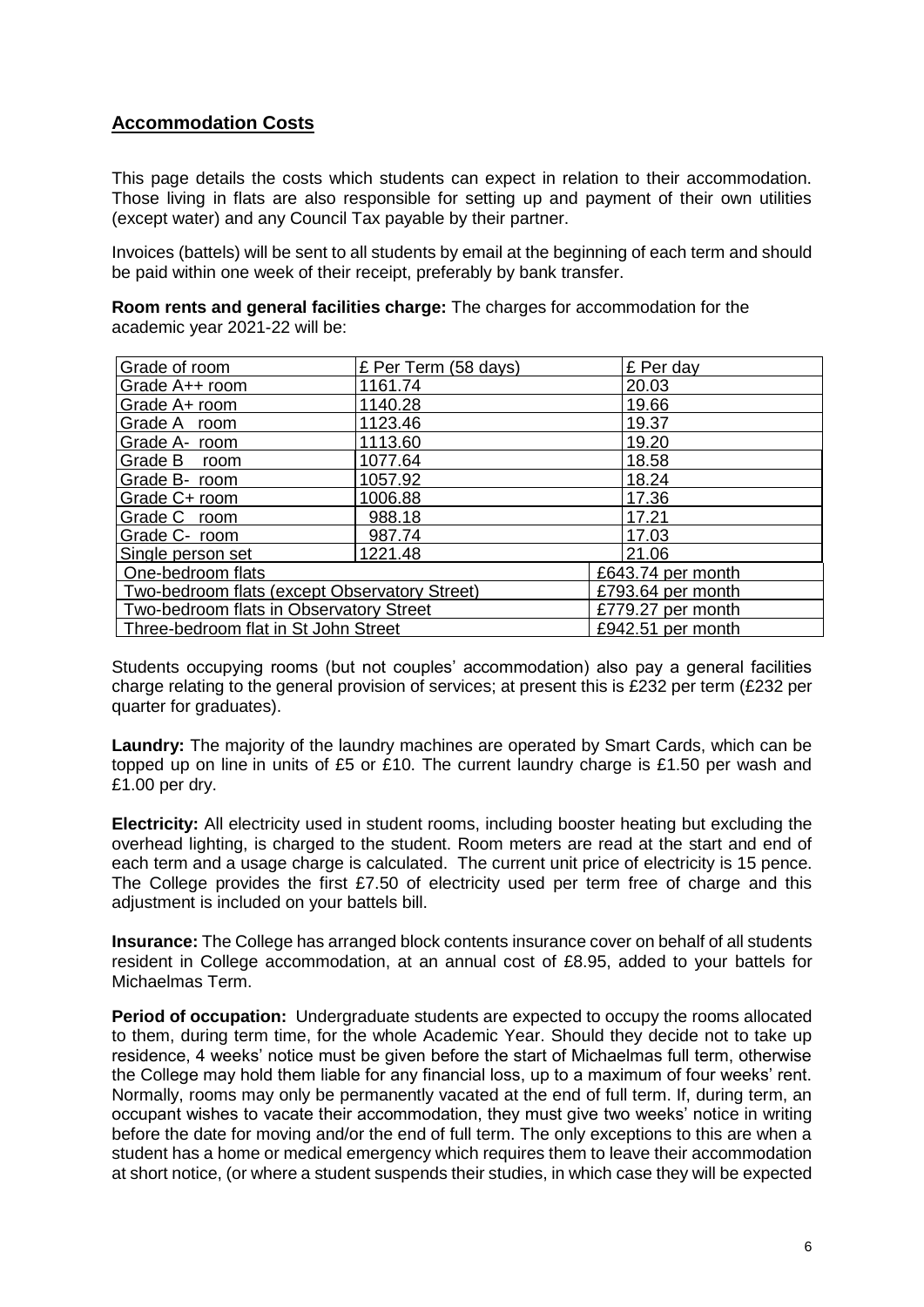to vacate their room immediately). Normally no rent rebate will be given for the period of term remaining and the general facilities charge will not be refunded.

#### *Graduate only:*

**Occupancy:** Graduates are expected to occupy their rooms in College for the full academic year up to the changeover date (**10am on 15 September 2022**), but they must vacate their room before that date if they have an earlier course end date, if they suspend their studies, or if they are given Leave to Supplicate.

Should they decide not to take up residence then 4 weeks' notice must be given before the start of Michaelmas full term, otherwise the College may hold them liable for any financial loss, up to a maximum of four weeks' rent.

Whatever accommodation they are in, if a student suspends their studies, or is suspended, or completes their course of study, **it is expected that they will vacate their accommodation immediately.** 

## *Graduate only:*

**Room Charging:** Graduates will receive a quarterly bill which includes a fixed charge of £232 and their room rent for the quarter. Rebates for days spent out of residence (up to a maximum of 4 consecutive weeks) will be credited retrospectively. It's essential that students hand their keys in to the main Porters' Lodge each time they depart. Keys will be checked in and out by scanning the student's Bod card, so students must take their keys to the Lodge themselves. This system of rent rebates for days out of residence is a discretionary arrangement and abuse of the system may result in credits not being given. In the event of an extended absence of more than 4 weeks, graduates are required to clear their rooms, unless special permission for extended absence has been requested via the Accommodation Office and approved by the Senior Tutor in advance. Failure to clear the room without such permission will result in a continuing room charge.

**Final Departure:** Graduates must inform the Accommodation Office, by email and with at least two weeks' notice, of their intended final departure date. No charge will be made for any period after departure, but an occupant who leaves at short notice, or without notice, will continue to be liable for charges until such notice is given. No rebate on the quarterly charge will be given.

<span id="page-6-0"></span>**Early arrival:** Any student arriving before Thursday of 0<sup>th</sup> Week of Michaelmas Term will be charged each day for their accommodation, at the corresponding rate for that room. This applies to both Freshers and returning students.

<span id="page-6-1"></span>**End of term:** Undergraduates are required to leave their rooms at the end of each term. On departure, rooms must be completely cleared of **ALL** possessions – this includes the contents of the room fridge, all cupboards/chests of drawers, under the bed, on top of the wardrobe etc. Your individual kitchen cupboard should be cleared of any perishable items and you should remove anything you have in any communal kitchen drawers. Fridges and freezers (including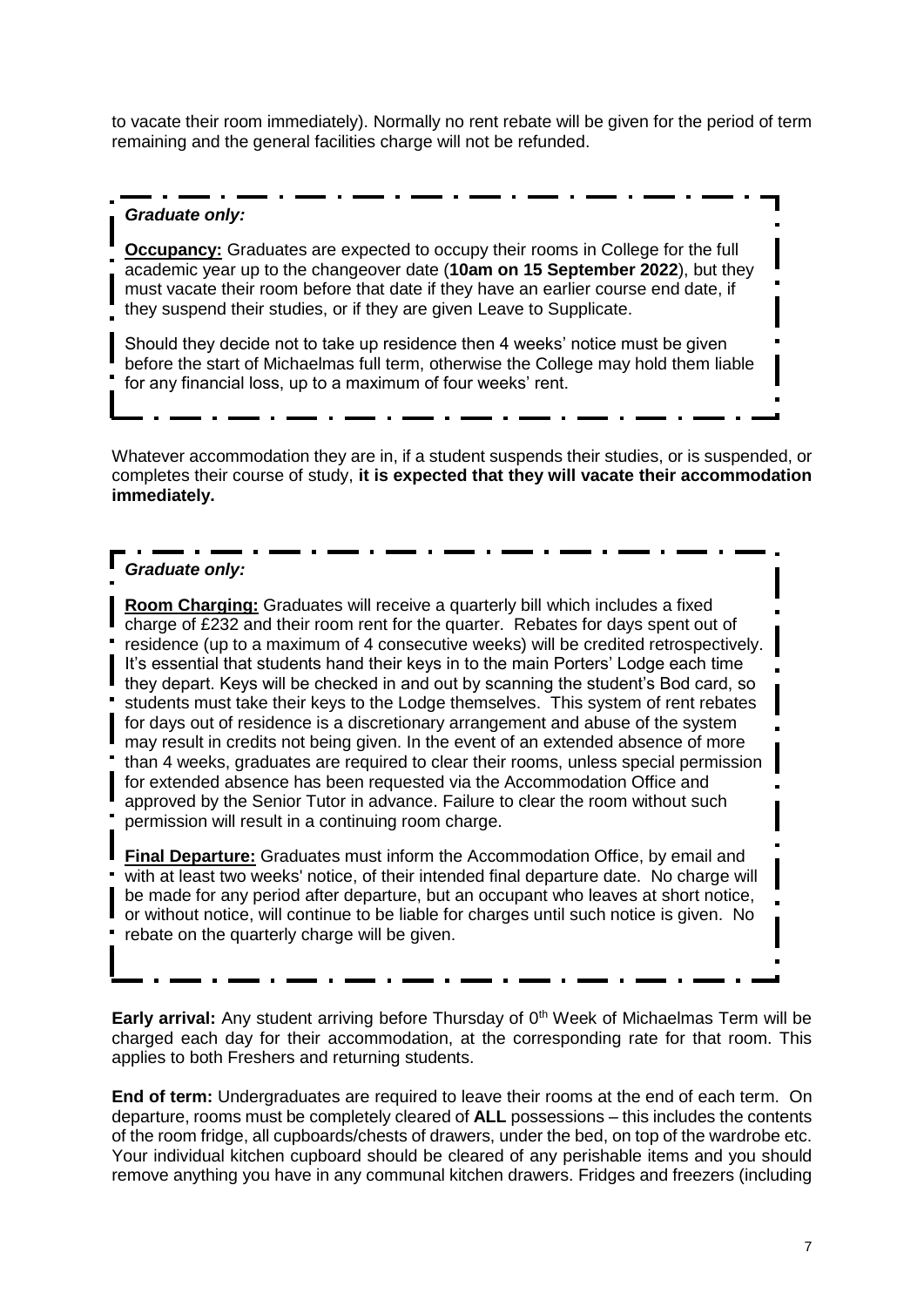communal ones in kitchens) MUST be emptied **EVERY vacation** to allow them to be defrosted and cleaned, regardless of whether students have vacation residence and are remaining in their normal termly accommodation. **At the end of Trinity Term**, all students should remove anything they have in kitchen cupboards, drawers and fridges/freezers. Anything left behind will be disposed of.

Nothing should ever be left in corridors or on landings or in communal areas, nor left in the room with a note asking the Scout not to dispose of it. **ANY ITEMS LEFT AFTER A STUDENT HAS DEPARTED WILL BE DISPOSED OF AFTER A 30 DAY PERIOD AND A DISCRETIONARY MINIMUM STORAGE CHARGE OF £50 WILL BE MADE TO THE STUDENT. THIS MAY BE INCREASED WHERE COLLEGE IS CHARGED AN ADDITIONAL FEE FOR DISPOSAL OF LARGE OR ELECTRICAL ITEMS.**

*When you vacate your room at the end of term, return your room key to the Lodge and ensure that your key is signed in by a Porter.* 

**Storage**:

#### *Graduate only:*

**Storage:** College storage is not generally available to graduate students, although if they will be away for several months on fieldwork, or over the summer, they may still enquire at the Stores Department [\(stores.management@sjc.ox.ac.uk\)](mailto:stores.management@sjc.ox.ac.uk) to find out if any space is available. Please note that storage is generally only open at the start and end of each term.

<span id="page-7-0"></span>**Vacation Storage:** For undergraduates, the College maintains storage areas in the basements of TW Quad staircase 4, Garden Quad staircase 1, 30 Museum Road and Kendrew Quad B35. This is for use **only** during vacations, it is not available for use during term and any items left in storage (including empty boxes and suitcases) and not collected by **Week 2** of full term will be disposed of. Only in exceptional circumstances (and by **prior arrangement** with the Stores Management team) is it possible for students to access or use storage during term. Storage is **only** available to current members of College for their own personal possessions. It is **not** for use by friends of members. It cannot be used over the summer vacation by students who have finished (including those who are going on to a graduate course of study), or by students who have not yet arrived to take up their place at St John's. It is not available to students who are suspending their studies.

College is under no obligation to house items for students and any use of the storage space is at the discretion of the Stores Department.

The College does not hold itself responsible for items placed in storage (or for possessions left, inadvertently or not, in student rooms).

UK-based students should take as many of their belongings home as possible so that there is sufficient storage for non-UK students. Items for storage must be in strong, sealed containers (eg plastic boxes or solid suitcases) and each item must be clearly labelled with the full name of the student (as registered with the College) and their current room number. Loose items or items in unsecured or flimsy containers (eg plastic bags) will not be accepted. Items are accepted on a first come first served basis and when storage is full there is no possibility of storing items anywhere else in College.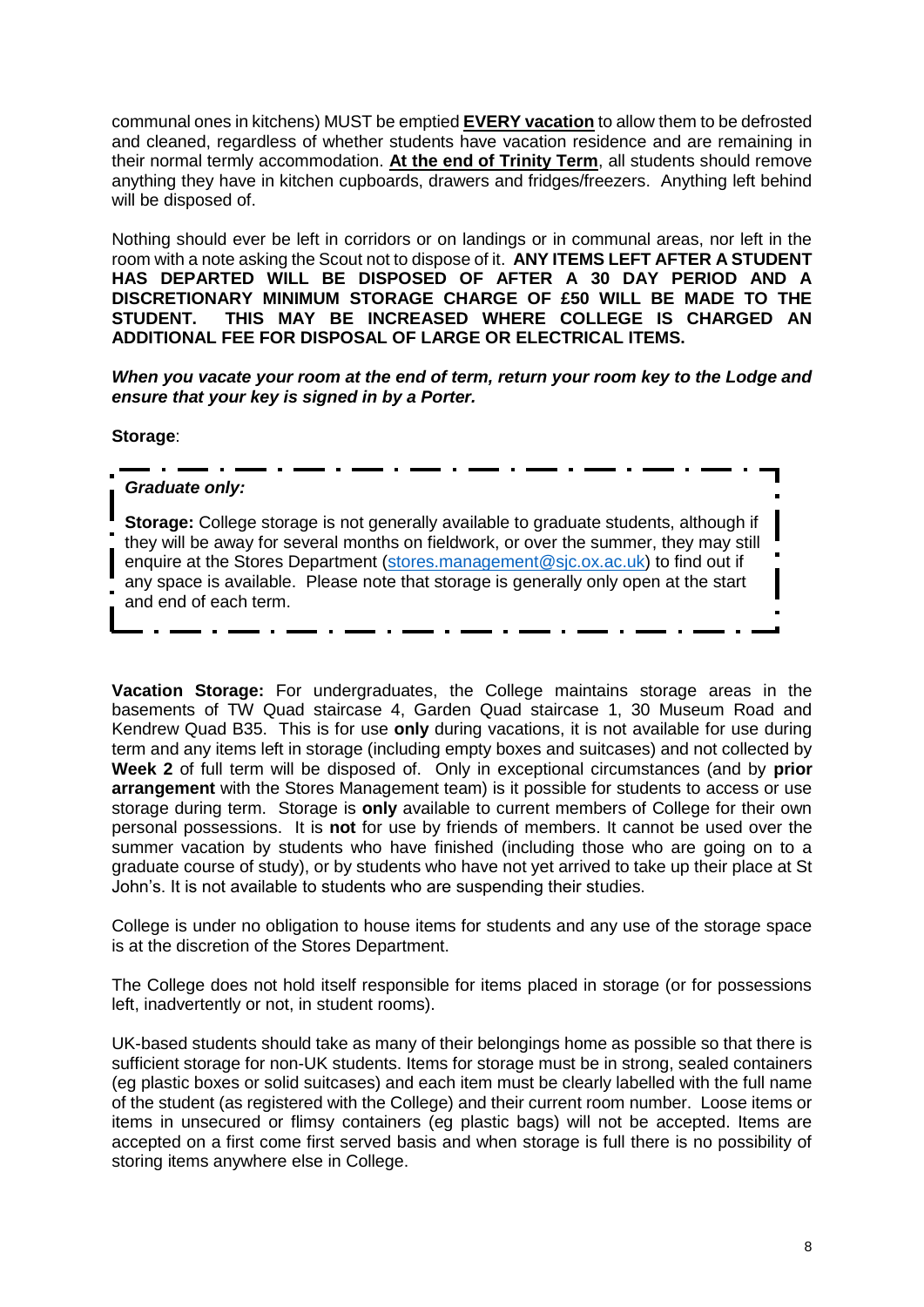Student storage is **ONLY** open during  $0<sup>th</sup>$  and  $1<sup>st</sup>$  Weeks and  $8<sup>th</sup>$  &  $9<sup>th</sup>$  Weeks of each term, Monday – Friday. There is **NO** access to storage outside these periods except by prior arrangement with the Stores Department [\(stores.management@sjc.ox.ac.uk](mailto:stores.management@sjc.ox.ac.uk) ) but please note that there is **no access** to storage in the evenings, at weekends or Bank Holidays for any reason, as staff do not work at these times. Lodge staff DO NOT have access to College storage.

<span id="page-8-0"></span>Storage opening times: WEEKDAYS 0-1<sup>st</sup> Week and 8-9<sup>th</sup> Week (students must arrive **promptly, as staff are only available for a limited time in each location)**

- **Kendrew basement – 10am & 2pm**
- **Garden Quad 1 basement – 10:30am & 2:30pm**
- **Museum Road 30 basement – 11am & 3pm**
- **TW 4 basement – 11:30am & 15:30pm**

<span id="page-8-1"></span>Items not permitted **(this list is not exhaustive):**

- **Furniture, eg chairs/mattresses/clothes storage hangers/clothes airers.**
- **Items of high value, eg TV's/computers/musical instruments/small appliances.**
- **Large items, eg oars/mirrors/bicycles or anything that will not safely fit into the allocated suitcases or boxes.**

**PLEASE DO NOT LEAVE IT TO THE LAST MINUTE TO TAKE YOUR THINGS TO STORAGE**; if it is full, you will have to take them home with you.

There are several companies which offer a door-to-door service, both within the UK and abroad, for the transportation of luggage. Students (especially UK based) who do not have transport for their belongings or who cannot fit them into College storage may wish to investigate this option. Although College is not able to recommend them, and students who use them do so at their own risk and at their own expense, here are some links:

<https://www.mybaggage.com/student-shipping> [https://www.luggagedeliverycompany.com/](https://www.luggagedeliverycompany.com/?gclid=EAIaIQobChMIz9Pj5rL_4AIVkK_ICh1K8wZCEAAYAyAAEgI8TPD_BwE) <https://www.sendmybag.com/>

<span id="page-8-2"></span>**Vacation Residence**: If undergraduate students need to remain in residence for academic reasons beyond the end of full term (i.e. after the end of 8<sup>th</sup> Week) or return early for the start of the following term (i.e. before the Thursday of 0th Week), they **MUST** apply for Vacation Residence – even if they need to stay because they have extended terms or exams. Details of how to apply will be circulated usually in Week 4. All undergraduates will receive an email from the Accommodation Office with a link and outline of the procedure for applying. If residence is permitted, most students will be required to **clear their current room completely and move to a temporary room.** College reserves the right to move any student with vacation residence to a temporary room, including Finalists if necessary.

If a student is away for a very short period during the College **close-down** period at Christmas or for the 4 days of the Easter Bank Holiday weekend, students MAY request to leave their belongings in their vacation room (at their own risk) but permission must be obtained at **least 2 weeks in advance** from the Accommodation Office and the room will still be charged for at the usual daily rate.

**Vacation Grant:** Where the request to remain is for **academic reasons only**, it is also possible to apply for a Vacation Grant to cover the cost of the room (each day of Vacation Residence is charged at the usual room rate for the room which is used), up to a maximum of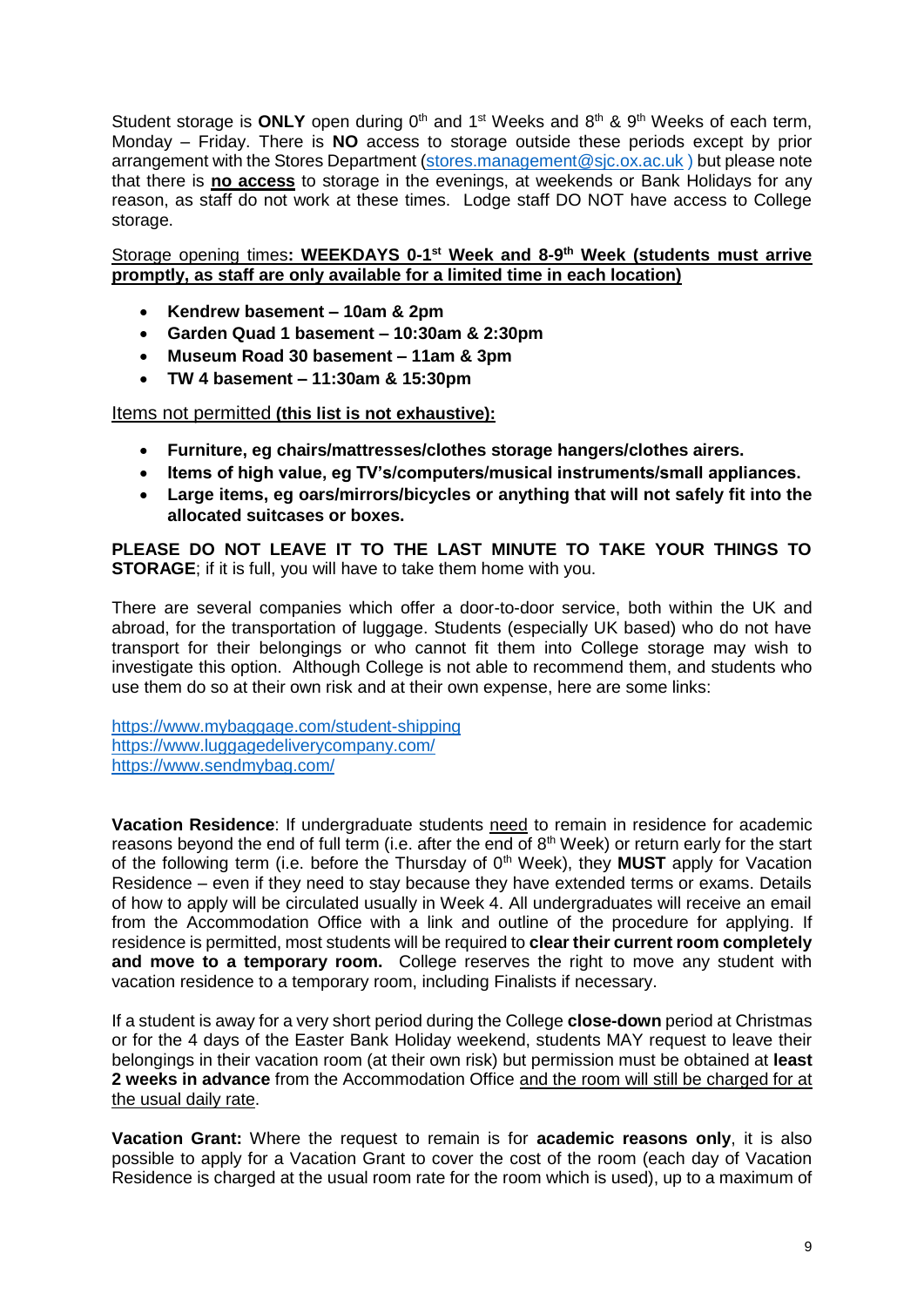21 days per academic year. Any questions about Vacation Grant should be directed to the Finance Office.

#### <span id="page-9-0"></span>**GENERAL INFORMATION ON LIVING IN COLLEGE**

**Members of the College are required to respect each other's living and working conditions. They should not interfere with the teaching, study or research of other members, nor do anything likely to cause annoyance or offence to any person in or near the College.**

<span id="page-9-1"></span>**Cleaning of student rooms:** All student rooms are cleaned daily by College cleaning staff (known as Scouts), except during the College Summer and Christmas Close-down. Students are expected to keep their rooms tidy at all times to enable Scouts to carry out their duties effectively in each room every weekday morning (details of their duties are on the College website: <https://www.sjc.ox.ac.uk/current-students/accommodation/>

Students must allow their Scout access to their room **at least twice during the working week**  for the purpose of cleaning and maintenance of the facilities. If a student puts their "Do Not Disturb" sign on their door for 3 consecutive days, the Scout will enter the room on the third day, whether or not the sign is out. Students are asked to co-operate with their Scout to help them to maintain the cleanliness of College rooms. If a Scout finds a student room door unlocked and the student not in the room, they will lock it for security reasons. They will also remove and dispose of any wedges or other items found holding fire or room doors open.

<span id="page-9-2"></span>**Staff entering student rooms:** In cases of emergency, or where a maintenance issue has been reported (either by the student or by the Scout or another staff member), staff will enter a student room **without appointment** and regardless of whether or not they are in the room at the time.

<span id="page-9-3"></span>**Furnishing of rooms:** In most cases this consists of a single bed and all bedding/bed linen, storage for clothes and books, a desk, desk chair and lamp, a small fridge and (space permitting) some informal seating.

<span id="page-9-4"></span>**Personal furniture:** In exceptional circumstances, these furnishings may be supplemented with personal furniture, provided that there is enough space and the Scout confirms that they can still clean the room effectively. No College furniture can be removed from the room as a result and it cannot be swapped into another room to make way for your own furniture. Permission must be obtained from the Accommodation Office in advance to keep any personal items of furniture in your room; items should be **registered** on the form at the end of this document.

Any personal (soft) furnishings such as chairs, sofas etc. **must** have the original fire safety label attached to them and **must** comply with current fire safety standards. Photographic evidence of the intact fire safety labels will be required before permission can be granted for such items to be kept in student rooms.

If not easily portable, it may be possible to leave these **registered** items in your College room over the Christmas and Easter vacations **only** (i.e. **NOT during the summer vacation when all personal items must be removed and taken home**). College cannot take responsibility for accidental damage to items left in this way, and items of high value will not be accepted.

Exercise equipment (e.g. fitness bikes, rowing machines) is not allowed to be kept, or used, in student rooms.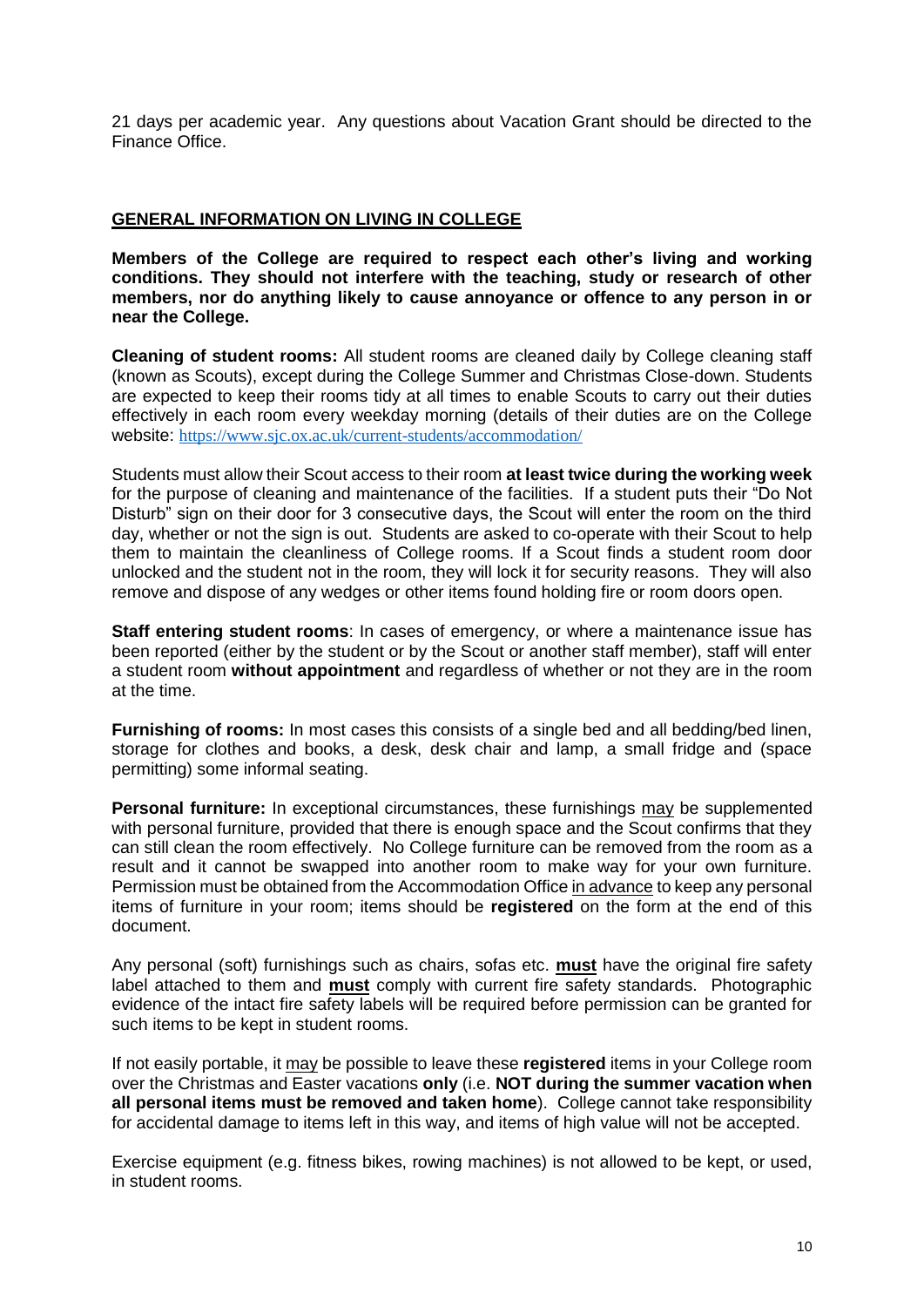<span id="page-10-0"></span>**Beds**: Students **cannot** have their own bed or mattress in College, except in cases of extreme medical need and only when supported by a doctor's letter or medical certificate. Any student with such a medical must **first** liaise with the College's Disability Co-ordinator (Elaine Eastgate in the College Office, email [elaine.eastgate@sjc.ox.ac.uk\)](mailto:elaine.eastgate@sjc.ox.ac.uk), who will determine whether College is required to make this adjustment in order to assist a student in the course of their studies. Specific arrangements must then be made with the Accommodation Office in advance of the purchase/delivery of any bed or mattress.

If the University Disability Advisory Service (or Government authority) is purchasing any item of furniture for you on the grounds of disability, you must inform the College Disability Coordinator and the Accommodation Office in advance so that all necessary arrangements can be made.

Spare beds/mattresses for students' visitors are not permitted except for air mattresses, which must be deflated and stored when not in use. It is expected that students will only use these mattresses occasionally and not for regular visitors.

<span id="page-10-1"></span>**Care of your room and its furnishings**: **Faults** and/or damage to furniture or the fabric of the room should be reported to the Accommodation Office [\(accommodation.office@sjc.ox.ac.uk\)](mailto:accommodation.office@sjc.ox.ac.uk) as quickly as possible. For routine maintenance (replacement of light bulbs, minor repairs etc.) you can email or visit the Stores Department [\(stores.management@sjc.ox.ac.uk\)](mailto:stores.management@sjc.ox.ac.uk). In an emergency or out of hours (i.e. after 4.30pm on weekdays, all day at weekends and Bank Holidays), please contact the Lodge [\(lodge@sjc.ox.ac.uk](mailto:lodge@sjc.ox.ac.uk) or call 01865 277300). The repair of any damage caused by a student or their guest/s may be charged to the individual.

Most student rooms are provided with a notice board and we request that students use these for putting up their photos and other personal decoration and not hang/stick them on the walls. In rooms where there are no picture rails, it may be possible to put up a few small picture hooks. Students should send an email request to the Accommodation Office and each room will be assessed by the Works Department before any hooks can be installed. Walls, paintwork and woodwork must not be marked or damaged *(blue/white tack, sellotape and drawing pins should not be used)*. Carpet tiles must not be taken up/removed and curtains must not be taken down. **College furniture, beds and bedding must not be removed from rooms or swapped with other rooms**.

#### *Please note, candles are prohibited from all College rooms, regardless of whether or not they are being used.*

<span id="page-10-2"></span>**Bed Linen**: All bedding and bed linen is provided: 1 pillow, 1 duvet, 1 mattress cover, 1 pillowcase, 1 duvet cover, one sheet and in some rooms, a bedspread. Bed linen is laundered by the College and your Scout will provide clean bed linen every two weeks. Students must strip and remake their own beds and used linen should be left by your waste bin for your Scout to collect. Towels are NOT provided.

<span id="page-10-3"></span>**Personal Laundry**: For personal laundry, washing machines and driers are available in laundry rooms in staircases N3 (North Quad), Middleton Hall, Garden Quad and Kendrew Quad. Those living in some external houses may have their own laundry machines, as may those living in some of the flats. Those using College laundry facilities must provide their own laundry liquid/powder and keep it in their rooms. The machines (except those in Kendrew Quad, which are currently operated with coins) are operated by Smart Cards (uniquely coded to each College), which are available from the North Quad laundry room and which can be topped up on line in units of £5 or £10. Refunds cannot be made on cards with credit remaining at the end of term, nor can the cards be "sold" back to College.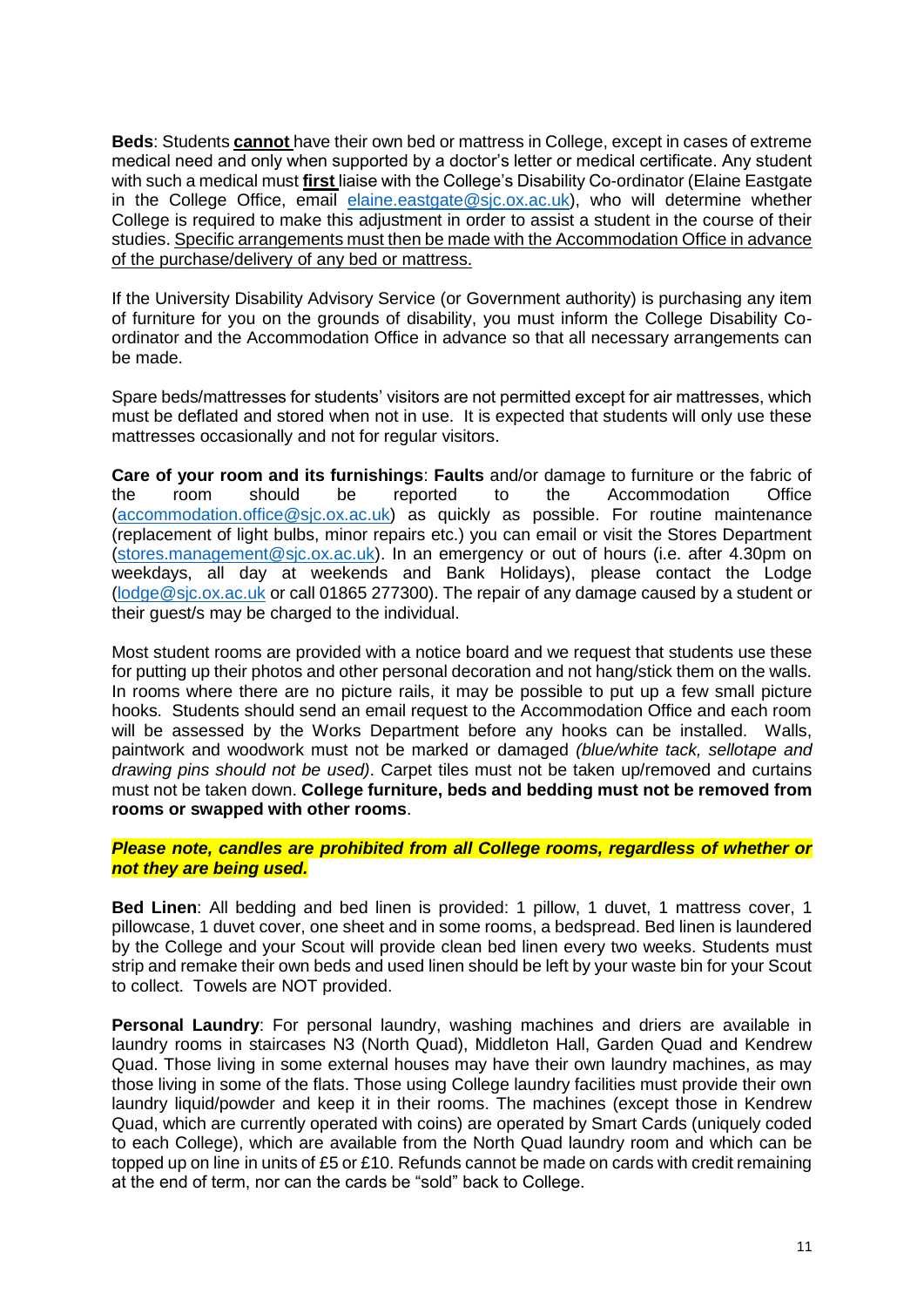Any problems with the machines or with the operation of the card must be reported directly to Circuit Laundry by the person who encounters the problem. Contact information for the laundry provider is included here and also displayed in the laundry rooms. Circuit Service Team Tel: +44 (0)1422 820026 [www.circuit.co.uk](http://www.circuit.co.uk/) College staff are generally unable to assist with problems which occur, as the machines are owned and managed by an external company.

**Wet washing should not be hung in any rooms to dry**, because of the condensation this causes, which can lead to mould and damage to the fabric of the building/room. Nor should washing be hung on landings, in stairwells or out of windows, nor on heaters of any kind, as this can lead to smoke/fire and activation of the fire alarms. Ironing is not permitted in student rooms and should be done only in the laundry rooms, where irons and ironing boards are provided.

<span id="page-11-0"></span>**Window cleaning**: Window cleaners will be on the College premises during Easter and Summer vacations.

<span id="page-11-1"></span>**Electrical appliances**: UK voltage is 240V and plugs have 3 square pins. Students must ensure that they use appliances which operate at this voltage. Occupants must not alter or extend any of the electrical fittings in the College. Do not connect any equipment, other than lights, to lighting circuits. Un-fused adapters and extension leads are not to be used. Personal electrical equipment brought to College and used by students is the responsibility of the individual. Students are advised to maintain their equipment in a safe condition, ensuring that correct rated fuses are used and plugs are to British Standard BS 1363. Leads and connectors are to be in good condition, not worn, perished, split, twisted or stretched. If in any doubt, speak to the Works Department, who will be able to offer advice.

If a student's personal electrical appliances have a visible defect, College staff will advise the student to have it repaired or disposed of. In the event that the student does not comply, College reserves the right to have the item removed if its use is considered to be dangerous.

A small refrigerator is provided in all rooms. It is your responsibility to ensure that this is kept clean and that it is emptied completely when vacating the room at the end of each term.

<span id="page-11-2"></span>**ELECTRICITY CHARGES:** All electricity used via sockets in student rooms (other than for the overhead lighting) is charged to the student, **including booster heating** (see "Heating" below). Room meters are read at the start and end of each term and a charge is added to battels from the readings taken (see page 9 for current charge per unit). For information, below is a short list of typical usage for various types of electrical items:

| 100w light bulb                  | 1 unit $=$ 10 hours                          |
|----------------------------------|----------------------------------------------|
| 20w low energy bulb              | 1 unit = $50$ hours                          |
| 2kw fan heater                   | 2 units $=$ 1 hour of heat                   |
| Heated towel rail, Kendrew rooms | 5 units per day (approx. 320 units per term) |

**Heating**: Background heating is provided by the College and the guaranteed daytime temperature in student bedrooms, during the periods of the year when the heating is switched on, is 18°C. The heating in most College buildings is switched off at night and it is the custom in College for heating to be turned on from 1 October and switched off on 1 May. If you think your room does not reach/maintain this temperature while the heating is on, you should immediately get in touch with the Works Department [\(works@sjc.ox.ac.uk\)](mailto:works@sjc.ox.ac.uk) to request that your radiator is checked, to ensure that it's working correctly. If it is, but you still feel that the room is not reaching temperature, please get in touch with the Accommodation Office; they will request that a thermograph be put into the room for several days so that the temperature can be monitored. **No adjustment to your electricity charge can be made at a later date**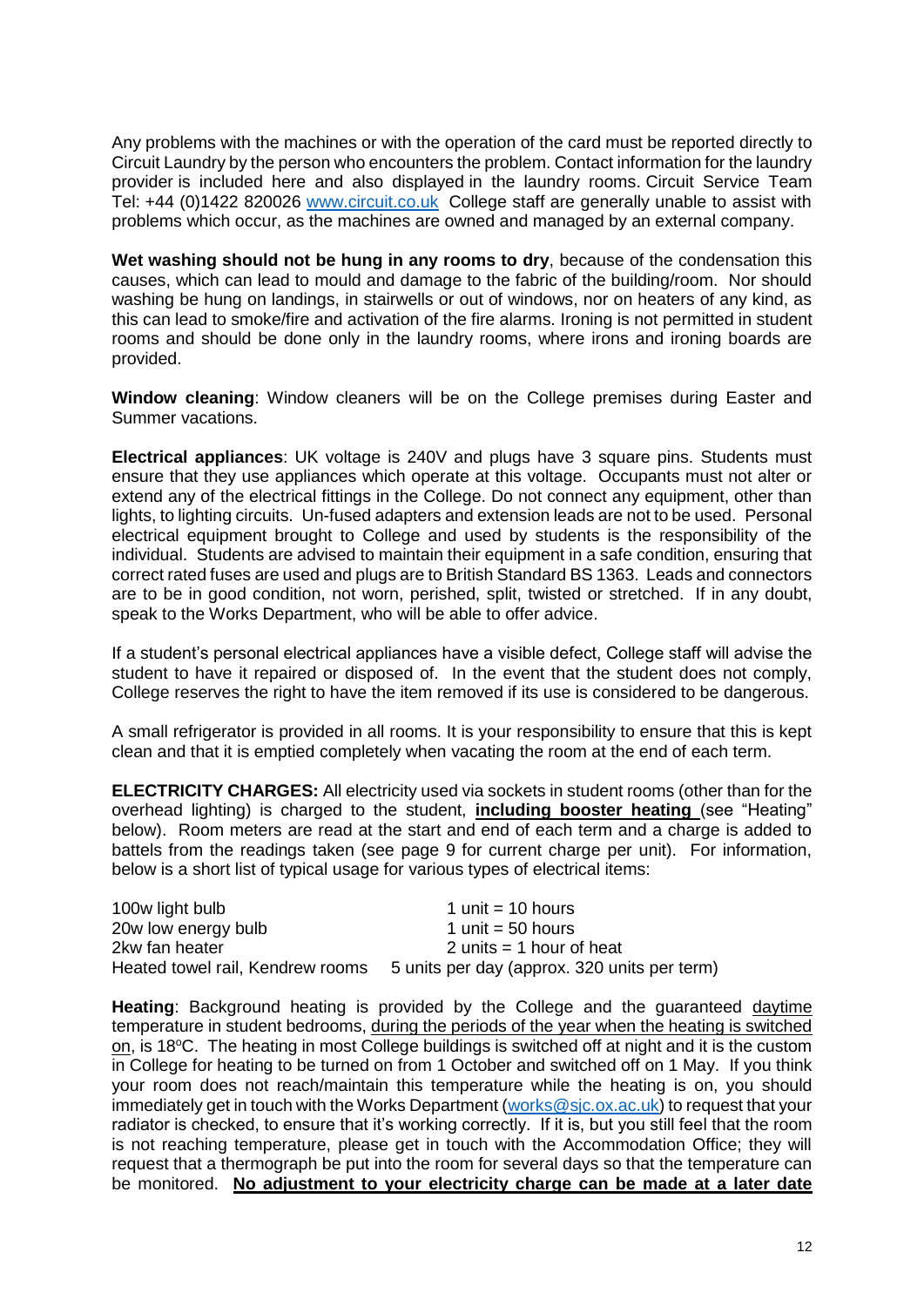#### **unless monitoring has been requested during term**.

All student rooms contain additional metered booster heaters and the electricity used by these is charged to the occupant. It is the responsibility of every student to **check their booster heater at the start of each term**, to ensure that it has not been turned on over the vacation by a guest/other student occupant, and it's the student's responsibility to turn it off if they do not wish to be charged for its electricity usage. If you are in doubt about which is your booster heater, or how it operates, please speak to the Works Department for clarification.

Night storage heaters instead of water filled radiators are provided in some rooms for background heating. They should not be covered, since this can cause damage. If this should happen, the College reserves the right to charge the occupant of the room with the cost of repair.

Please be aware that students in Kendrew rooms are charged for the electricity used by the heated towel rail in the bathroom. These can be turned off so that each occupant can decide when and for how long they are used.

<span id="page-12-0"></span>**Hygiene**: Students are requested to use the sanitary bins provided for the disposal of feminine sanitary products and not put these items down the toilets. Toilet paper should be flushed down toilets and not put into rubbish bins. **Wipes of any kind, whether flushable or biodegradable, are banned in College toilets**.. They should **not** be flushed down any toilets, whether on the main site, in an off-site house or off-site flat. These wipes are not good for the environment as they do not break down - they also block the drains and can cause damage to the College's waste system. Use of such wipes in College has caused thousands of pounds of damage due to blocked drains and subsequent flooding of accommodation with raw sewage.

<span id="page-12-1"></span>**Televisions**:You need a **TV Licence** to watch or record live programmes on any channel, on TV or live on an online TV service. You need to be covered by a TV Licence to download or watch BBC programmes on demand, including catch up TV, on BBC iPlayer. This applies to any device and provider you use. To obtain a Licence please call 0300 790 6079 or visit the website at [www.tvlicensing.co.uk](http://www.tvlicensing.co.uk/) The College's television licence does not cover students.

<span id="page-12-2"></span>**Landings/staircases**: please note, belongings must never be stored or left at any time on staircases or landings as these are fire escape routes that must be kept clear at all times. Anything left in these areas is liable to be disposed of without warning and **IF NECESSARY A MINIMUM REMOVAL CHARGE OF £50 WILL BE MADE TO THE STUDENT.** 

<span id="page-12-3"></span>**Guest rooms**: The following information may be affected/changed due to Covid restrictions at any time, especially if visitors to the UK need to quarantine on arrival. The College provides two twin-bedded en-suite guest rooms for use by students' visitors. Please be aware that neither room is adapted for wheelchair users and may not be suitable for visitors with mobility issues. To enquire about availability and to book, students should email lodge.room.bookings@sic.ox.ac.uk Emails must be sent from the student's sic email address: bookings from personal email addresses will not be accepted. Bookings are restricted to 2 consecutive nights only, unless the visitor/s is/are travelling directly from abroad, in which case the maximum is 5 consecutive nights. The full name(s) of the guest(s) must be given at the time of the booking enquiry. The charge for guests of current students is £25 per person per night, inclusive of breakfast and VAT and this charge will go on the student's battels (termly invoice). Please cancel any unwanted bookings in good time (not less than 48 hours in advance) otherwise the full rent will be charged to the student's battels, as the rooms are in high demand. Students MUST be in residence in College/Oxford at the time of the visit, bookings cannot be made for visits during the vacations if the student will not themselves be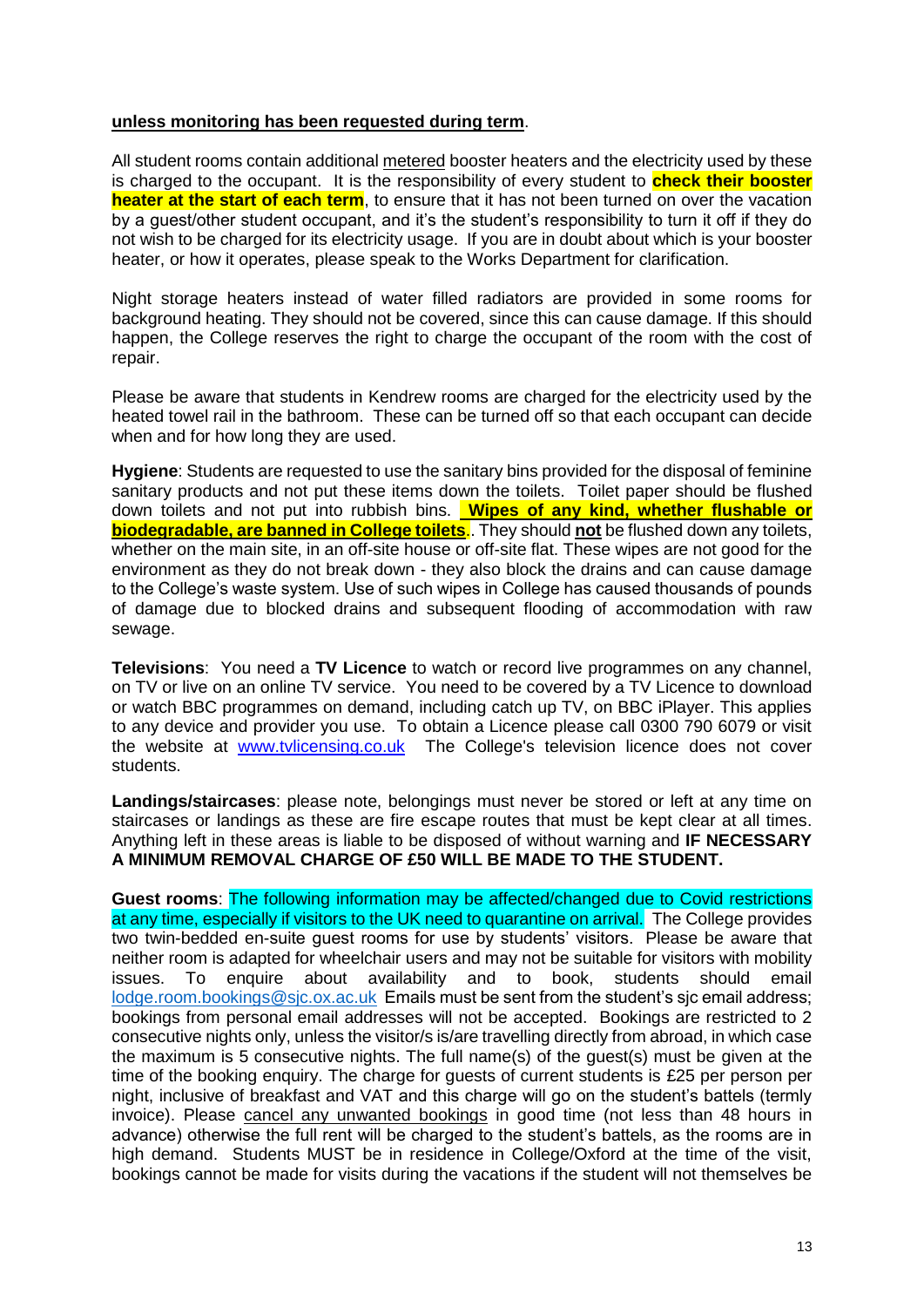in College, as they are responsible for their visitor. Please note that student visitors will not have access to the wi-fi or the University network nor any College facilities other than Hall/Kendrew Café, when accompanied by the student.

**Nobody under the age of 16 is permitted to stay in a guest room, a student room or any other College room.** However, College does have a limited amount of accommodation which is available to families with children; enquiries and bookings should be made directly through the Accommodation Office [\(accommodation.office@sjc.ox.ac.uk\)](mailto:accommodation.office@sjc.ox.ac.uk).

In some circumstances you may wish to accommodate a guest in your room. The following rules apply:

- a) One guest is permitted to stay overnight in a student's room, but for no longer than two consecutive nights.
- b) Students should not have "regular" or constant visitors.
- c) No guest can be accommodated in a student room for more than two consecutive nights without the prior permission of a Junior Dean [\(juniordeans@sjc.ox.ac.uk\)](mailto:juniordeans@sjc.ox.ac.uk) and at least one week's notice must be given. Permission will not be given for frequent visits.
- d) Permission will not be granted for periods longer than 7 consecutive nights except in very exceptional circumstances (for example student illness). For stays of 7 nights or longer and/or in an emergency situation, permission should be sought directly from the Accommodation Office, with at least one working week's notice (except in an emergency).
- e) The College must be informed about any guest staying in a student room. This is essential to ensure that guests can be accounted for in case of fire or other evacuation emergency. Please send an email with your room number and the date/s of the stay to [overnight@sjc.ox.ac.uk](mailto:overnight@sjc.ox.ac.uk) .
- f) Occupants are not permitted to arrange for the use of their rooms by other persons in their absence, except by prior agreement with the Accommodation Office and this will only be considered in exceptional circumstances.
- g) College does not provide extra bedding or beds for students' visitors.

Failure to abide by these rules may render the occupant liable to extra charges or loss of the room.

<span id="page-13-0"></span>**Security**: Do not be misled into thinking that this environment is free from the risks of modern life. Incidents of theft and intrusion do, unfortunately, occur. You should be alert and take suitable precautions. **Do not give or lend your room key or fob to anyone**. When leaving your room, even for a short period, even when you're staying within your own house or staircase, make sure that you *lock your door*. Most rooms in College are fitted with a security chain on the door – these are for your security, they should not be used to hold the door open while you are out of your room. If a Scout finds a student room door open and/or unlocked, they will lock it.

A coded digital Salto tag is provided to each student for access to the College through a variety of external gates, and for entry after the closing of the main gates at 11pm. This fob must not be used to admit any person other than a member of the College or your personal guests. Nobody other than your own personal guest who is staying with you in your room should be given access to the facilities of College or to the facilities in your staircase/house; this is especially with regard to the use of bathrooms or kitchens by non-members.

When entering College premises, students need to ensure that no unauthorised person is tailgating them. If a student has any concerns about somebody following them through a gate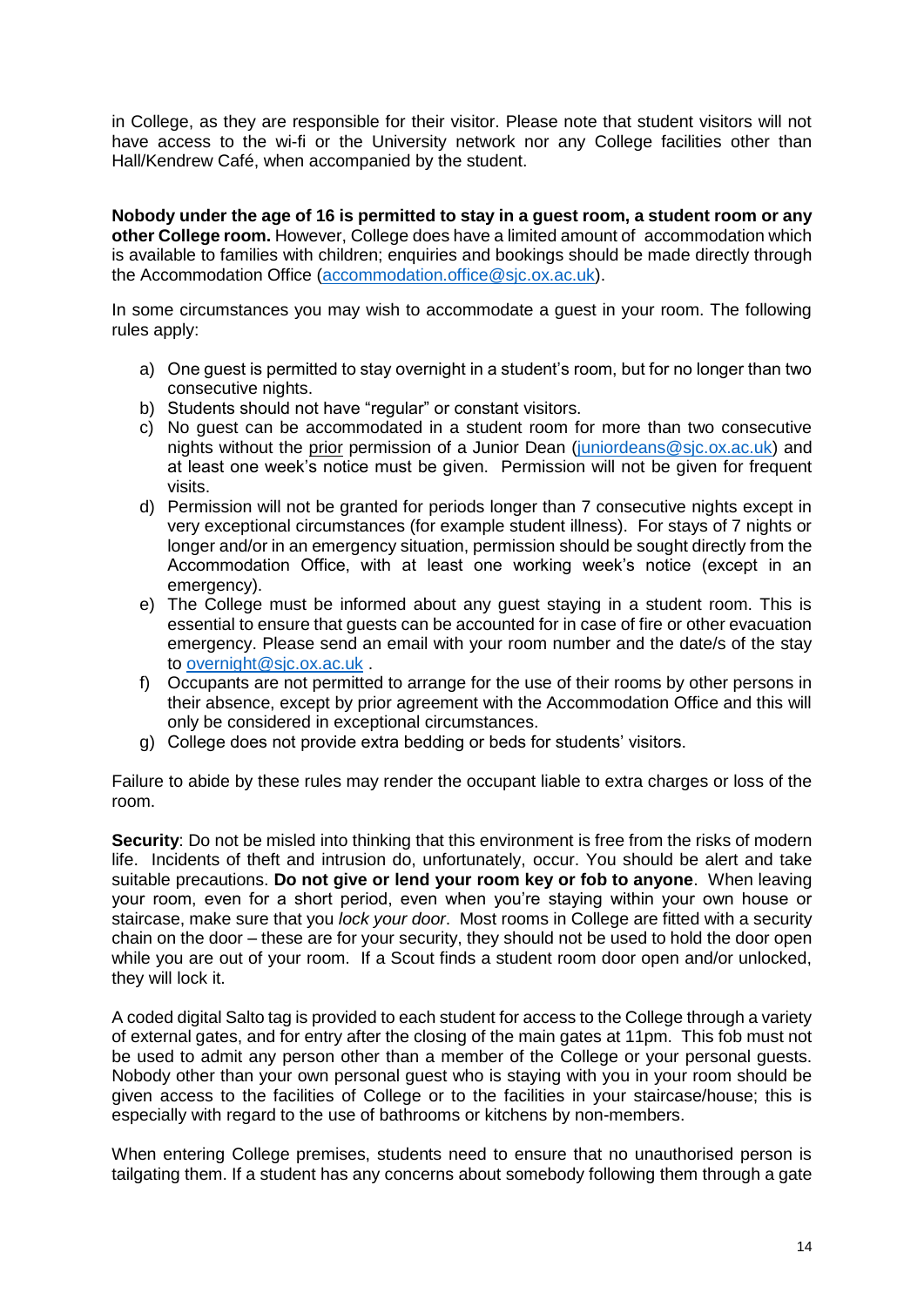or door and/or they do not feel confident to turn them away, please contact the Lodge immediately (01865 277300). Gates and doors must *never* be propped open. Especially in the houses outside the College, the security of the house and the rooms is largely dependent on the conscientious behaviour and common sense of the residents.

<span id="page-14-0"></span>**Keys:** If you lose your keys or are locked out of your room or flat, contact the Lodge straight away. Permanent loss of any keys/Salto fobs must be reported to the Lodge immediately. Any student found to be loaning their room key and/or Salto fob to anybody to allow access to College facilities and/or their room, when they are not themselves present, will face disciplinary action from the Senior Dean and the possible imposition of a fine.

Failure to notify loss of a key/fob, or keeping a key/fob in one's own possession and not returning it promptly at the stipulated time.

An automatic charge of £5 is made for the loss of a Salto fob.

An automatic charge of £50 per key set (including the fob) is made for loss of keys. Other charges which may be applied are:

- spare keys issued by Lodge and returned within 24 hours no charge
- spare keys issued by Lodge and returned more than 24 hours later but within 48 hours - £25
- spare keys issued by the Lodge and returned more than 48 hours later £40
- main set of room keys not returned to the Lodge at the end of term (or vacation residence) and still not returned within 14 days - £50 (even if keys are subsequently returned at a later date)

All students should retain their Salto fob for the duration of their course/period of study and only hand it in at the Lodge when they are leaving College permanently, or at the beginning of a period of suspension. On returning to College after each vacation, the fob should be placed on an on-line reader (located at various sites around College, including the main Lodge, the Post-room and the automatic door through from N5 to the car park) to update it, as access will lapse after 30 days.

<span id="page-14-1"></span>**Insurance**: The College undertakes no responsibility for the property of students resident in College accommodation - this includes bicycles kept in College bike racks. Please be aware that the College's own insurance will not cover student property. However, the College has agreed to arrange block contents insurance cover on behalf of all students resident in College accommodation. This cover is only valid while students are in residence and covers only those students living in accommodation provided by College; it does not cover those living privately (nor is the cost levied on students living out). Couples living in College-supplied flats are both covered.

The policy is with Endsleigh Insurance and it is your responsibility to ensure that you are aware of the benefits and restrictions/limitations of this insurance cover, **especially with regard to bicycles.** Information on the level of cover can be found at [www.endsleigh.co.uk/student/confirm-your-student-cover/.](http://www.endsleigh.co.uk/student/confirm-your-student-cover/) You will need to enter the HH number, HH1222, and/or St John's College, Oxford as the accommodation provider.

In the event of a claim, students can submit this online at [www.endsleigh.co.uk/forms/personal/home-insurance/student-contents-claim-form-a/](http://www.endsleigh.co.uk/forms/personal/home-insurance/student-contents-claim-form-a/) or by calling 0844 472 2507, quoting HH1222 as the policy number. You will need the address of your accommodation, if you know it, but for new students this will be St. John's College, Oxford.

The policy is between you and the insurance company, not the College, and any claims will be between you and Endsleigh Insurance. You can arrange top up cover (e.g. for bicycles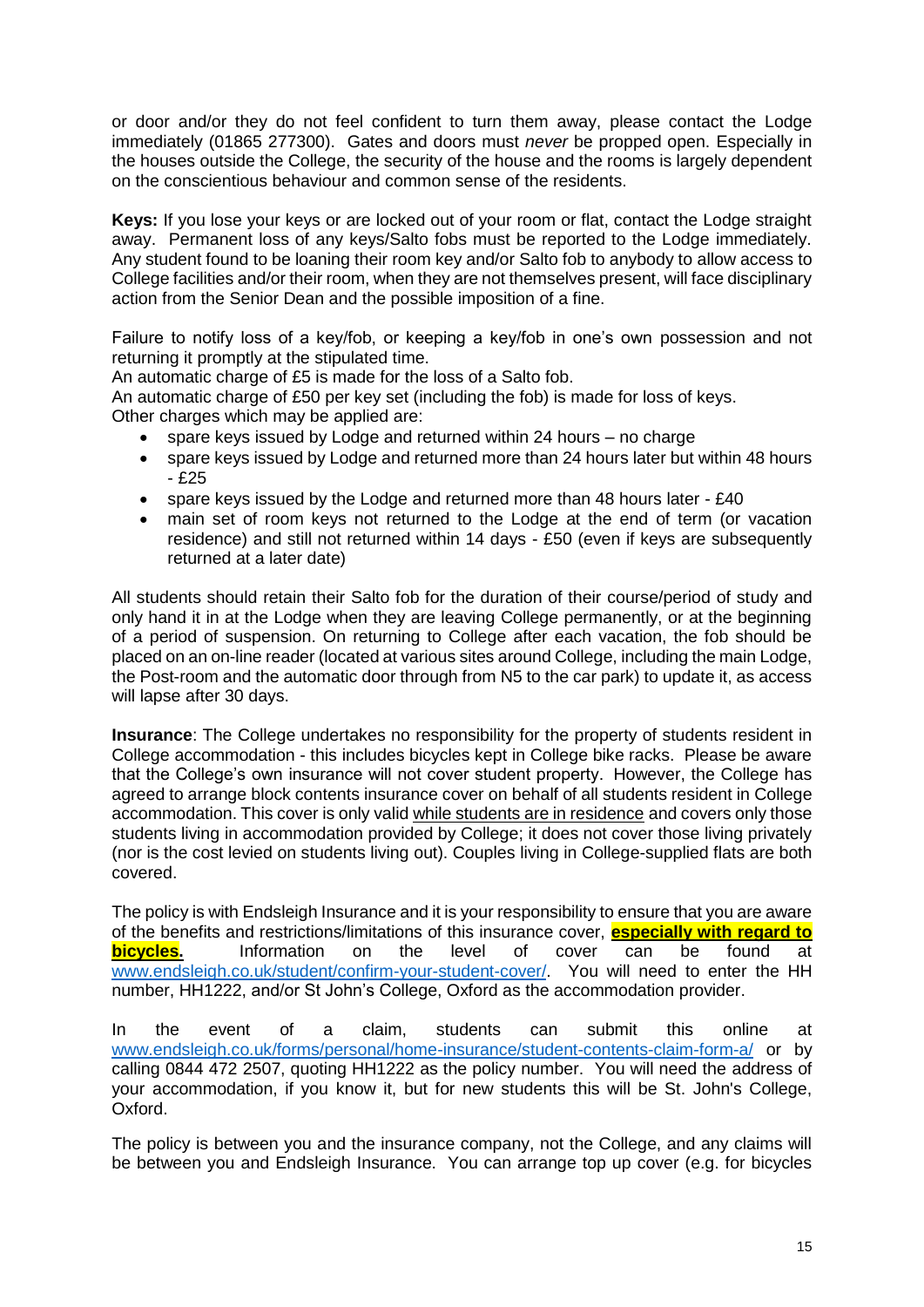when not kept in College bike storage/musical instruments etc.) direct with Endsleigh if required, via their website [https://www.endsleigh.co.uk/.](https://www.endsleigh.co.uk/)

It is recommended that students with bicycles follow University cycle security guidelines by following this link: [Bike repair and security | Travel \(ox.ac.uk\)](https://travel.admin.ox.ac.uk/bike/security#collapse1004031)

<span id="page-15-0"></span>**Bicycles***:* Bicycles must not be parked anywhere in College except in the designated bike sheds/areas provided (located in Dolphin Quad, TW, Garden Quad rear exit and Kendrew Quad, as well as areas around the external houses) and should not be locked to railings. Bikes cannot be kept inside any College buildings, including on landings or in student rooms. Bikes should not be ridden or wheeled through the College, there is direct external access to all bike racks. Unclaimed and unidentified bikes left in College bike racks will be disposed of periodically in organised culls. Students will be given fair warning of the timing of the cull and bikes culled in such a way will either be disposed of or, if they are in usable condition, will be sold and the proceeds given to charity.

<span id="page-15-1"></span>**Parking**: There is no parking available in College for students or their visitors. Returning/departing students can collect a permit from the Lodge which allows 40 minutes' parking in St. Giles on the double yellow lines.

<span id="page-15-2"></span>**Environmental policy**: The College has an environmental policy which includes mixed recycling. Green bins are provided in all student rooms for mixed recycling (paper, cardboard, plastic bottles and glass). The green bins are emptied by your Scout daily (weekdays only). Mixed recycling bins are also provided in some student kitchens, external houses and in other outside areas around College (e.g. TW). Further information can be obtained from the JCR Environment and Ethics Officer.

<span id="page-15-3"></span>**Pets**: No pets or any other animals, including emotional support animals, may be brought into or kept in any College properties, except trained assistance dogs, and only with prior permission from the Accommodation Office and the College Disability Co-ordinator.

<span id="page-15-4"></span>**Ball Games and Frisbee**: The playing of ball games, frisbee and similar games is not permitted in any of the College's open spaces or gardens, except for the playing of croquet on the Croquet Lawn, which is located by St Giles house.

<span id="page-15-5"></span>**College Buildings:** Climbing on any part of the College fabric, including walls, balconies, parapets and roofs, is strictly prohibited and any breach of these rules is considered a Decanal matter and will be referred to the Senior Dean. In the case of TW rooms on the top floor, security devices have been fitted to the balcony doors and these must not be tampered with in any way. Windows in TW rooms (and in various other parts of College and external houses) have also been fitted with restrictors. Any student found to have tampered with any such security devices will be reported to the Senior Dean and may also be liable for a charge for any repair.

## <span id="page-15-6"></span>**MEALS AND CATERING**

**Breakfast** is served in Hall on a cafeteria system (8.00-9.00am, Monday-Friday, 8.30-9.30am, Saturday). The need to clear and clean the Hall means that the finishing times must be strictly adhered to. Brunch is available in Hall from 10.00am to 12.00pm on Sunday only

**Lunch** is served every day in Hall on a cafeteria system (12.30–1.30pm). A wide range of dishes are available. A hot lunch, sandwiches and paninis are also available in the Kendrew Café from 12-2pm Monday –Friday and 11am to 1.30pm brunch style service on Saturdays.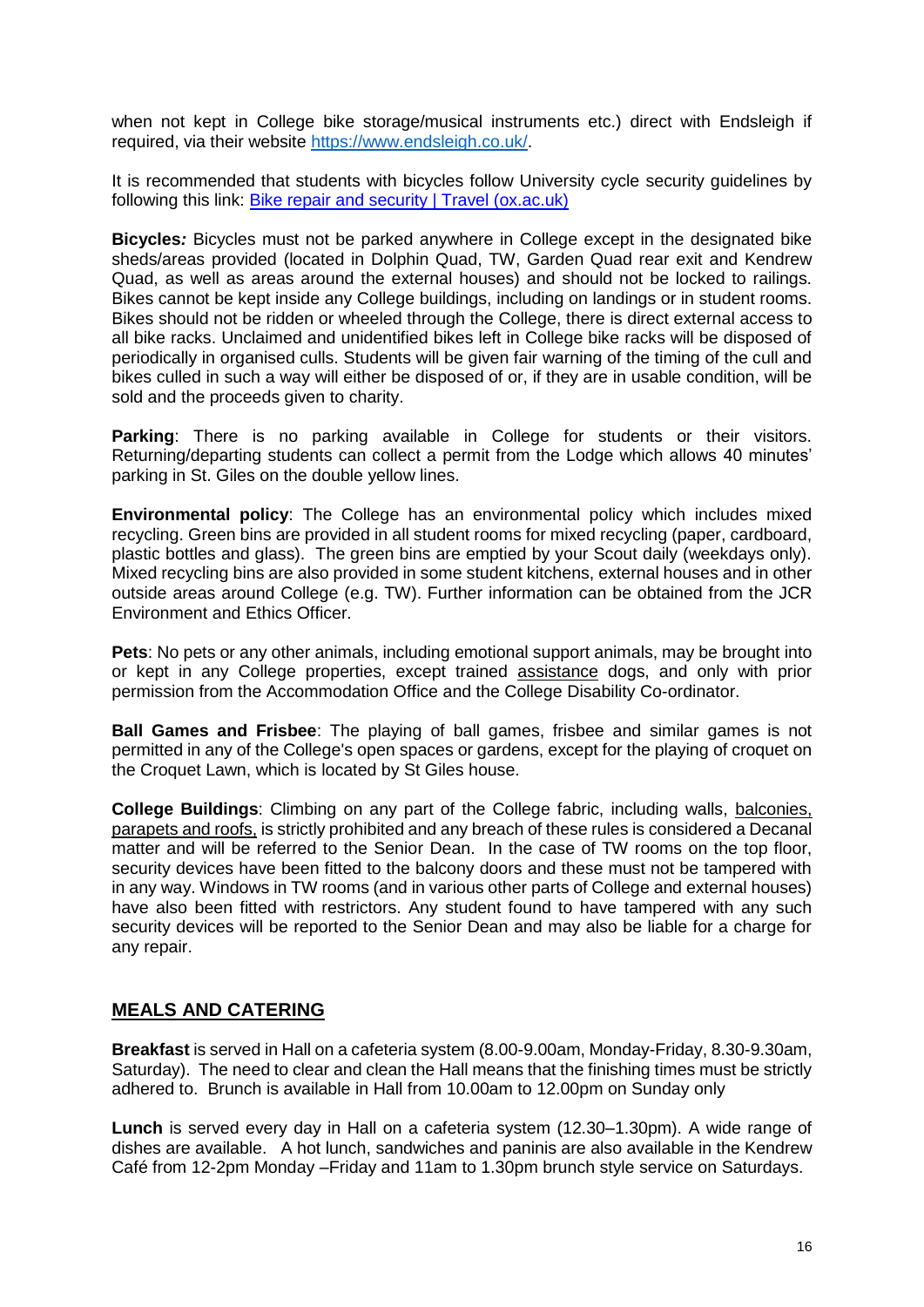<span id="page-16-0"></span>**Dinner** is served in Hall. There are usually two sittings - the first sitting, at 6.15-6.45pm, is an informal 2-course meal, with a cafeteria system and menu, and no booking is required. A longer informal meal is available on Monday, Wednesday and Saturday from 6:30pm to 7:30pm (again no booking required). The second sitting (familiarly known as Formal Hall) begins at 7.15pm on Tuesday, Thursday, Friday and Sunday (booking required), with arrival expected by 7pm. This is a traditional part of College life for both Senior and Junior Members, 3-course meal served (waiter service); wine and other drinks may be ordered from the Buttery. Any changes to these times are sent out in a weekly notice by the Catering Office. Gowns are worn (over appropriate smart-casual clothing). The College is keen to maintain this occasion as a pleasurable and distinctive part of living in this community.

When taking meals in Hall, students are expected to dress and behave appropriately. Students should not wear night clothes to meals. Intoxication and/or abusive behaviour will not be tolerated and will be reported to the Senior Dean.

#### <span id="page-16-1"></span>**Booking for dinner:**

This is done online, using the student meal booking system [\(https://bit.ly/3zzfSPF\)](https://hall.sjc.ox.ac.uk/?_ga=2.168157475.346408160.1629812529-1484925721.1549451246). Instructions will be available to all Freshers (1st year students) on arrival. Booking is not necessary for the first sitting and students will be served on a first come first served basis. However, any guests for first sitting MUST be booked in, as space is limited.

Booking for Formal Hall is essential for all those attending and must be done by 11am for that day's dinner. Wine can be ordered at lunch-time for that evening's Formal Hall. (At Formal Hall, food will be served only to those who have booked on; attempts to attend dinners not booked for may be reported to the Dean; meals booked and not taken will be charged for).

#### <span id="page-16-2"></span>**Guests for meals**:

You are welcome to bring guests to dinner but they must be booked in through the online system [\(https://bit.ly/3zzfSPF\).](https://bit.ly/3zzfSPF) Space prohibits us from allowing more than a total of 5 guests for the first sitting and 5 quests for Formal Hall, so students wishing to bring in a quest should book up in plenty of time! The JCR and MCR arrange Special Guest Nights, usually once or twice a term; prices for these are negotiated on each occasion. You will be held responsible for your guest's behaviour. Do not book in guests without knowing their names. It is not expected that students will bring in the same guest for lunch or dinner more than twice per week.

Students seated at low table may bring guests of any age to lunch, informal dinner and regular formal dinner, as well as to some special dinners, as long as they are signed in in the usual way and within the same parameters in terms of total guest numbers. There is also the usual requirement that members planning to bring a guest must inform the organisers in advance to ensure that there is adequate and appropriate seating available (there are a small number of high chairs available in Hall). Normal rules, in terms of disruptive behaviour, will apply, which may result in the removal of the member as well as their guest. For safeguarding reasons, the parent/carer will be responsible for their child/children at all times and anyone who causes disruption could be asked to leave. Certain formal occasions will be restricted to adults only.

Parents/carers are responsible for their child/children at all times and anyone who causes disruption could be asked to leave. Certain formal occasions will be restricted to adults only.

<span id="page-16-3"></span>**Payment for meals:** Breakfast, lunch and dinner are paid for in Hall by a pre-paid charge card (your University ID card, which you will receive on arrival). Credit can be added to the card in the Buttery (at the back of the Hall), in the College Bar in TW Quad, the Kendrew Café.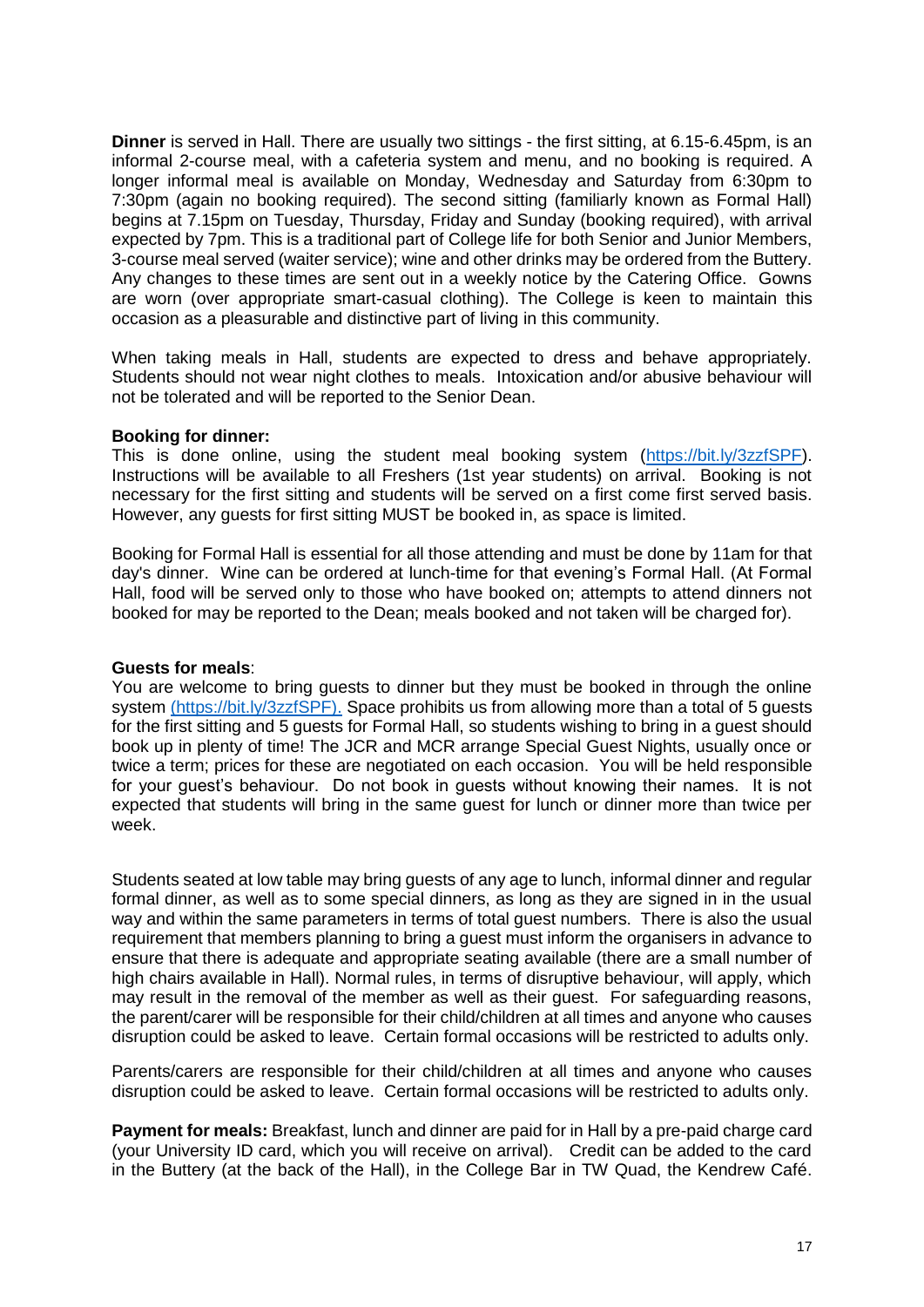Bank cards are also accepted. Please note that guests are required to pay VAT on meals and VAT is charged on all cash sales and bank card sales regardless of who is paying.

Wine may be purchased from the Buttery wine list – other than wine for Formal Hall, whilst dining, please only approach the Buttery for wine purchases outside of normal dining hours. You may be asked to provide ID

<span id="page-17-0"></span>**Kendrew Quad Cafe**: Light snacks, drinks and home-made cakes can be purchased from 10am - 3.30pm Monday through Saturday, while a choice of hot meal, soup or a vegetarian meal is available from 12-2pm. A coffee machine is available to purchase coffee when the serving area is shut. The seating area is open from 8am-11pm, but can be shut at any time at the discretion of the Duty Porter. The Cafe may be closed, at short notice, at 3.30pm or earlier, if required for an event. Please note that no alcohol is to be taken into this area. Students occasionally use this area for informal study, but they should NOT leave their books and possessions behind when they leave.

<span id="page-17-1"></span>**College Bar**: This is located in TW Quad and is open from 6-11pm Mondays-Saturdays (last call is at 10.30pm), closed on Sundays. Only items purchased in the Bar are to be consumed in the Bar. This includes drinks left over from dinner in Hall.

<span id="page-17-2"></span>**Vacation catering**: When possible, a catering service will be maintained during periods of the vacation, except during the College close-down at Christmas and during the 2 week closedown in August (which is always the 2 weeks ending with the Bank Holiday Monday). Details of any changes to arrangements will be emailed and/or posted up during vacations by the Catering Office.

<span id="page-17-3"></span>**Cooking for yourself, kitchens and utensils**: In many parts of the College, shared cooking facilities are available to students. Kitchens are intended to allow students to supplement the catering provided by the College (or to allow for particular dietary needs) and were not designed for the cooking of large meals. A kettle, toaster and microwave oven are provided in every kitchen where there is space to use and store them safely so *please do not bring your own microwave or any other large cooking devices e.g. rice cookers, slow cookers, portable hobs, grills, toasted sandwich makers, toasters etc (this list is not exhaustive).* They cannot be left in kitchens where there is no space for them and they cannot be stored in your room when not in use. As cooking is strictly prohibited in rooms, even the presence of a boxed cooking appliance will result in a report being raised with the Accommodation Office and ultimately the Senior Dean. Even in larger kitchens where there is more space, care must be taken not to overload electrical circuits with additional appliances. Breach of these instructions is *extremely dangerous* and is therefore treated as a **fineable offence**. Tripping a fuses, electric blackouts and any failure of a fuse in an electrical appliance must be reported immediately to the Works Department [\(works@sjc.ox.ac.uk\)](mailto:works@sjc.ox.ac.uk) or, out of office hours, to the Lodge (lodge@sjc.ox.ac.uk).

Please remember that the kitchens are much in demand and should be **left tidy at all times for other users** – this includes doing the washing up as you go along. Kitchens, including ovens and fridges, are cleaned during vacations by the Scout, *but it is the responsibility of the students to keep them clean and tidy at all times.* Excessively dirty or continually untidy kitchens will be closed and only reopened at the discretion of the Accommodation Manager or the Domestic Bursar.

In the interests of safety, appliances with a heating element, eg *active cookers, hobs, microwave ovens, toasters and kettles, must never be left unattended, even briefly. Fire doors should never be propped open, especially not while cooking as this can (a) set off smoke detectors but much more importantly (b) can lead to the quick spread of fire.*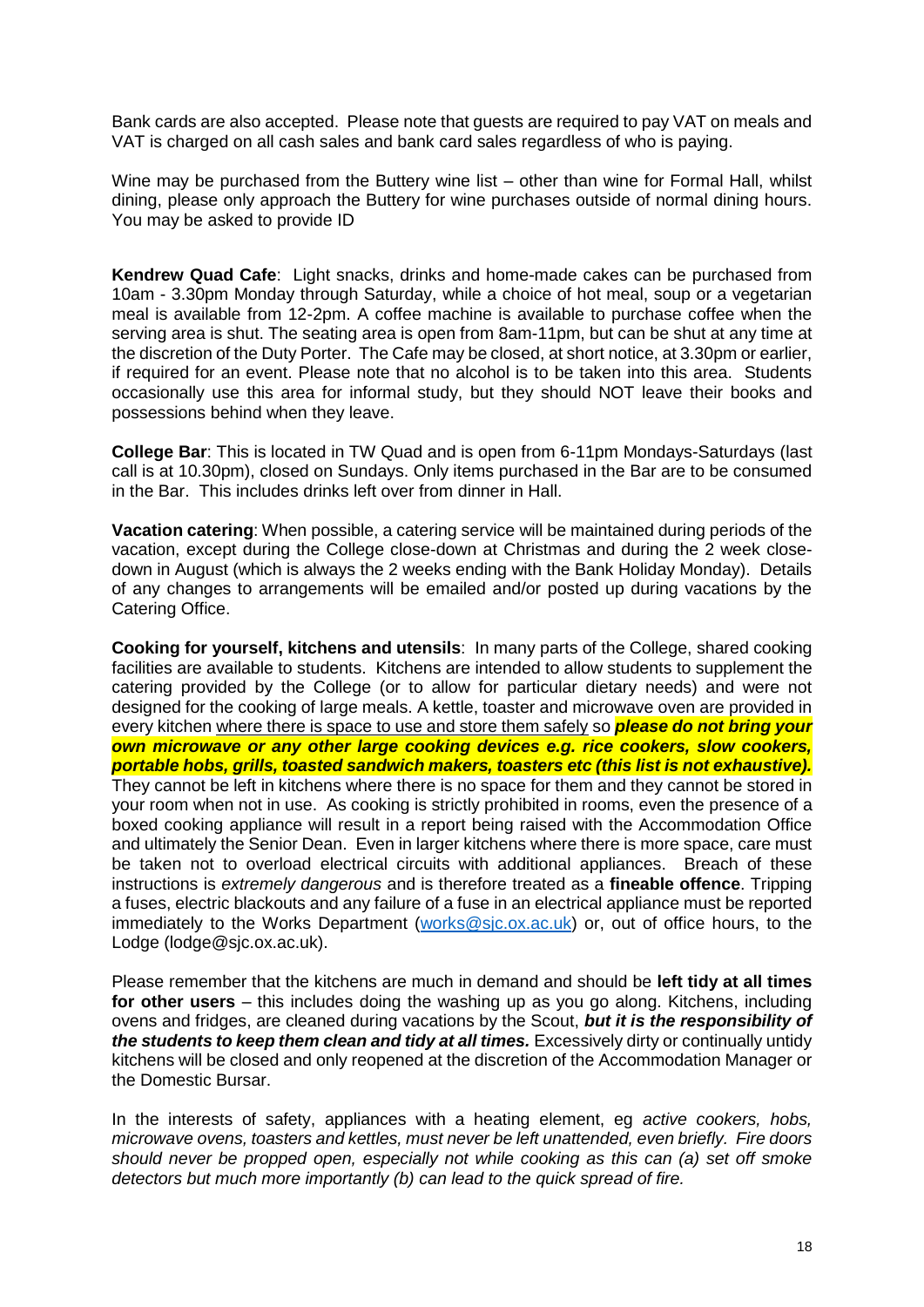Students are expected to supply their own cooking utensils, pots and pans, cutlery, glassware and dishes and to clean and remove them from communal kitchens after use. Any articles borrowed from the Buttery should be signed for and returned clean.

<span id="page-18-0"></span>**Booking Function Rooms for Student Events**: Some College function rooms may be booked by students by contacting the Events Office (events@sjc.ox.ac.uk).

<span id="page-18-1"></span>**Student Post**: All students living in single College rooms, regardless of where they're located, MUST use the main College site as their postal address (i.e. St John's College, St Giles, Oxford, OX1 3JP, UK). Students living in couples' accommodation can use the flat address for their post and cannot use the College address for post for their partner.

Every student has a labelled pigeonhole in the Postroom by the main Lodge. The pigeonholes are not large and space in the Lodge itself is limited, so any large items that will not fit into a pigeonhole should NOT be delivered to College; students should use one of the numerous click and collect points in town. As a guideline, sizes which will be accepted at the Lodge are: typical shoe or boot box, soft parcels 50cmx50cm, hard boxes 50cm long x 50cm high. Some Amazon parcels (eg those containing cooking knives, alcohol etc) require photographic ID for delivery. The Porters will not give their own ID so unless the student is present at the Lodge at the time of delivery, these items will be refused. A BOD card is required to collect Royal Mail signed for parcels from the Lodge.

When a student leaves at the end of their course they should provide a forwarding address to the Lodge, regardless of whether they live in a student room, a College flat or privately.

<span id="page-18-2"></span>**Student food deliveries**: Porters have been instructed not to sign for, or accept, any deliveries of food or wine for Junior Members. If students order food or wine online they must be **present at the Lodge at the time of the delivery** to accept receipt of their order, otherwise it will be turned away by the Porters. Please note this does not apply to those students with medical requirements or mobility issues who have first made special arrangements with one of the Lodge Management team.

Students (or their partners in couples' accommodation) are absolutely prohibited from operating any business or similar from any of the College premises or to use any of the College's postal addresses for these purposes and/or as a Registered Office.

#### <span id="page-18-3"></span>**INVOICING/BATTELS**

Invoices (known in Oxford as battels) for each term will be sent to all students by email at the beginning of each term, except the final battels bill for students leaving College permanently, which will be emailed towards the end of August. Battels should be paid within one week of their receipt, preferably by bank transfer. The Finance Bursar is authorised to charge interest on money owed. Anyone who has concerns about paying battels on time should contact Michelle Murray in the Finance Office (room 23 on the top floor of the Bursary, staircase N7) in the first instance, or by emailing [battels@sjc.ox.ac.uk](mailto:battels@sjc.ox.ac.uk)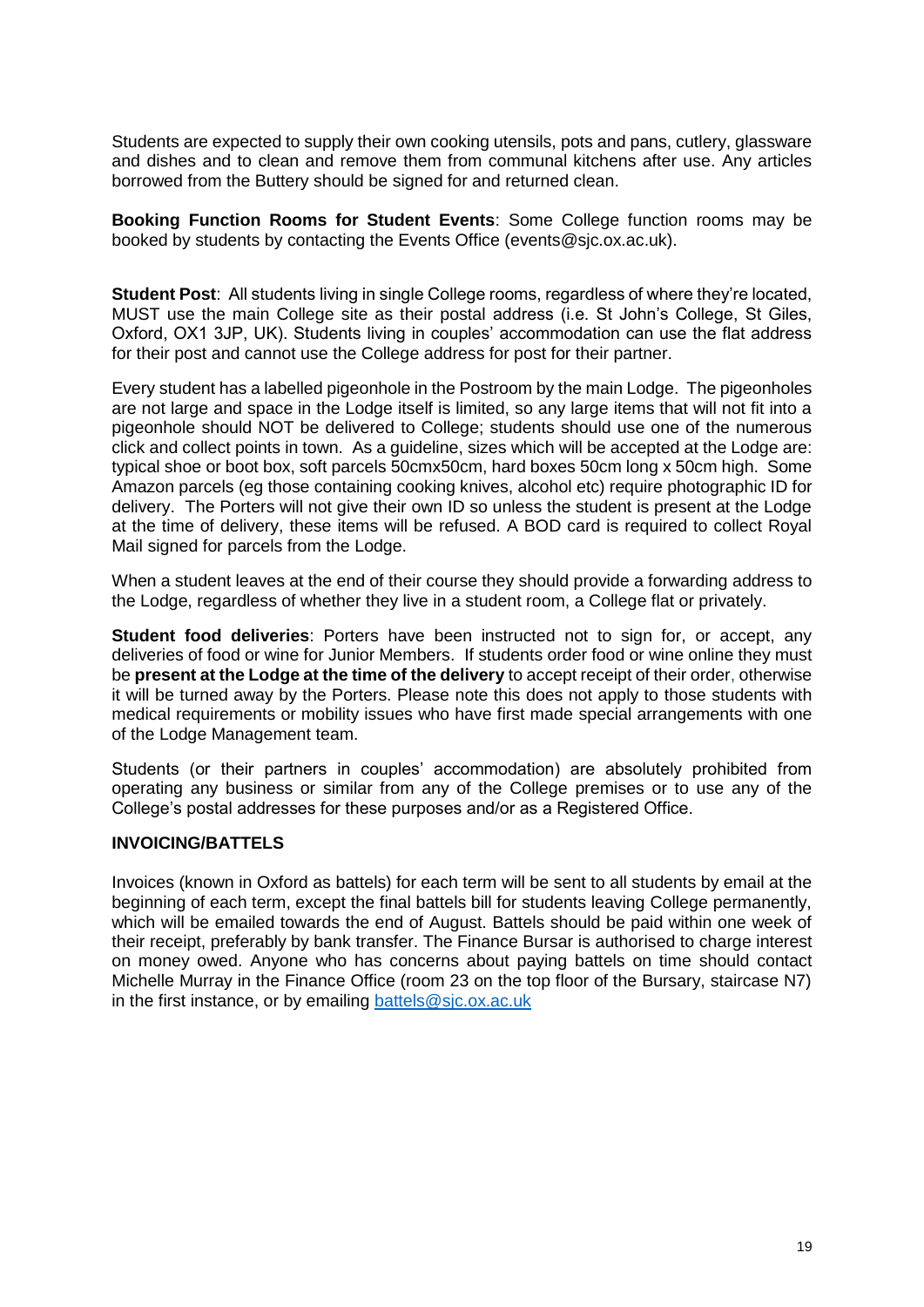# <span id="page-19-0"></span>**HEALTH, SAFETY and WELFARE**

In the case of any emergency, please immediately call the Lodge (01865 277300).

#### <span id="page-19-1"></span>**FIRE ALARMS**

You are expected to evacuate whenever the fire alarm sounds. Sometimes this will happen at an inconvenient time or in the middle of the night.

**YOU MUST EVACUATE**- and on leaving the building go to the nearest assembly point and present yourself to the fire marshal/porter. Please familiarize yourself with the assembly points around college. This info will be in your room, written on the fire notice.

Please allow the porters to investigate the alarm immediately and DO NOT re-enter the building until advised to do so.

#### <span id="page-19-2"></span>**FIRE ALARM TESTING**

This happens every Sunday between 10am-11am. A FULL fire evacuation drill is carried out twice yearly at the start of Michaelmas and Hilary term. All students must evacuate their building safely and quickly during these fire drills.

#### **THINGS TO HELP PREVENT FALSE ACTIVATIONS**

- Never prop a fire door open.
- Keep the doors closed when taking a shower.
- Keep the door closed when cooking and don't leave the kitchen while cooking.
- Be aware that deodorants, hair dryers, shower steam can all set of a fire alarm.

If you are new to the UK, this is a very useful website about how the medical system in the UK works [https://www.ukcisa.org.uk/Information--Advice/Studying--living-in-the-UK/Health-and](https://www.ukcisa.org.uk/Information--Advice/Studying--living-in-the-UK/Health-and-healthcare)[healthcare](https://www.ukcisa.org.uk/Information--Advice/Studying--living-in-the-UK/Health-and-healthcare)

Students are strongly encouraged to register with the College Medical Officers, Dr Meriel Raine and Dr Richard Curtis, who have a surgery at 19 Beaumont Street daily by appointment (01865 240501). Students who live out should register their term-time address with the College Office.

The College Nurse, Mrs Vivienne Davies, is on duty to deal with minor ailments in the Dispensary (Staircase N5) from 8.30-10.30am weekdays only during full term. See the welfare page on the College website for information on health-related matters <https://www.sjc.ox.ac.uk/college-life/health-and-welfare/>

<span id="page-19-3"></span>**MEDICAL EMERGENCIES**: If you, or anyone you are with, has a real medical emergency and you think an ambulance or paramedic is needed, you should immediately call the Emergency Services yourself (**9-999** from a College landline, **999** from any other standard landline or **112** from a mobile phone).

**You should also immediately inform the Lodge** that you have called for an ambulance, telling them where the patient is and what the problem is, so that they're aware of where to send the ambulance/paramedics if they arrive at the Main Lodge. If you think that there is time, or you're unsure whether an ambulance is needed, you can ask the Lodge to send a Porter over to the patient. The Porters are First Aid trained and can assess the situation and call an ambulance if necessary, and can stay with the patient until it arrives.

Whatever the situation, it is **VERY IMPORTANT** that whoever calls the ambulance is with the patient at the time, as the Emergency Services operator will have questions about the patient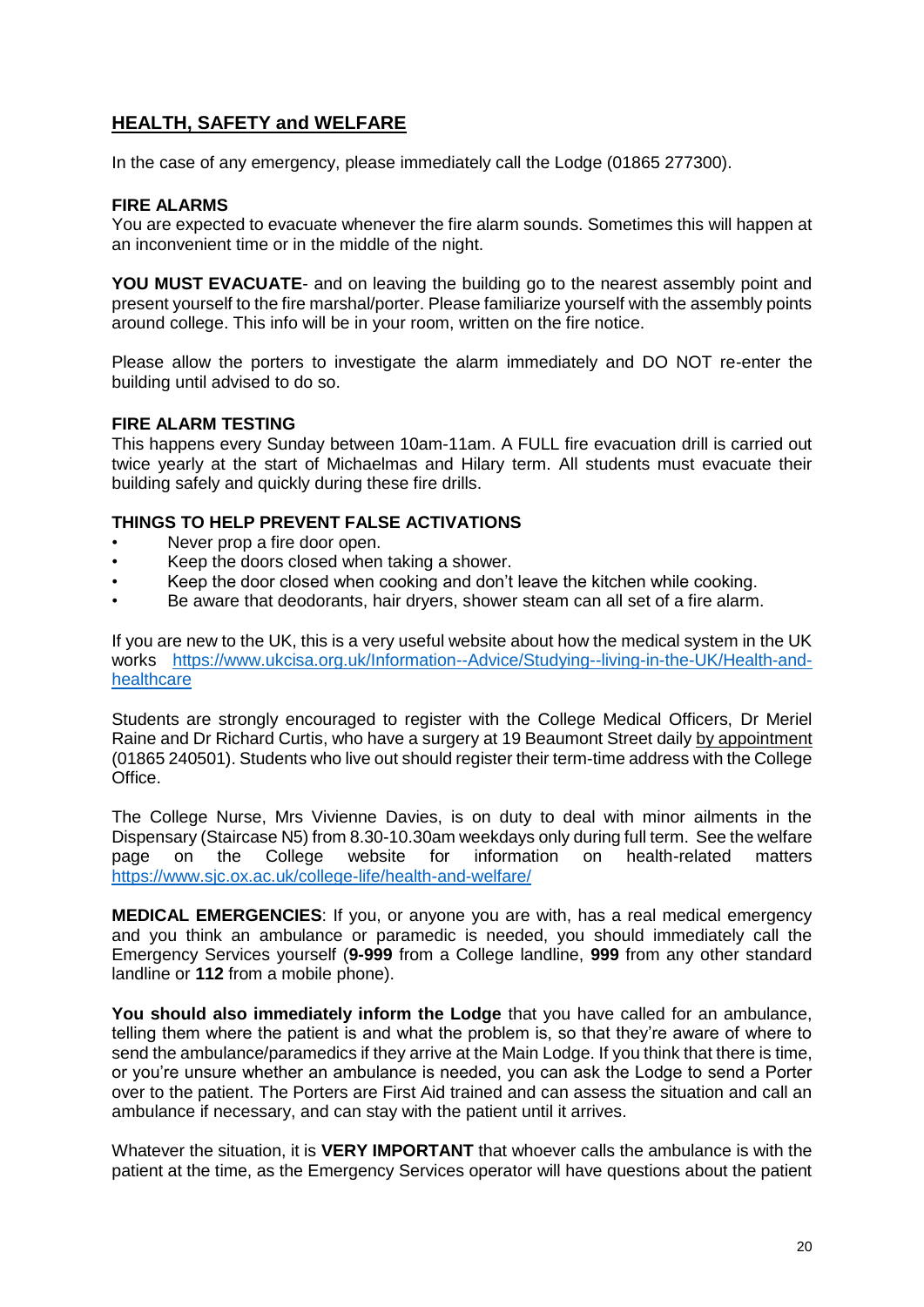which must be answered while the ambulance/paramedic is en-route. You should not leave the patient alone at any time and you should make sure that doors to the property and/or room are unlocked to allow the NHS staff to get in quickly.

There is also an NHS Helpline called NHS Direct, which you can call for non-emergencies and for advice about whether or not you should see a GP or call for an ambulance. The number is **111** and this is a link to a website for further information about this service. [http://www.nhs.uk/NHSEngland/AboutNHSservices/Emergencyandurgentcareservices/Page](http://www.nhs.uk/NHSEngland/AboutNHSservices/Emergencyandurgentcareservices/Pages/NHS-111.aspx) [s/NHS-111.aspx](http://www.nhs.uk/NHSEngland/AboutNHSservices/Emergencyandurgentcareservices/Pages/NHS-111.aspx)

<span id="page-20-0"></span>**Welfare:** Students who would find it helpful for any reason to discuss their personal welfare are welcome to contact the Welfare Dean, Dr Elizabeth Macfarlane, [\(welfare.dean@sjc.ox.ac.uk\)](mailto:welfare.dean@sjc.ox.ac.uk) to arrange a confidential appointment. Other members of the welfare team include the College Counsellor, Dr Denise Barulis [\(denise.barulis@sjc.ox.ac.uk\)](mailto:denise.barulis@sjc.ox.ac.uk), the College Nurse, Mrs Vivienne Davies [\(vivienne.davies@sjc.ox.ac.uk\)](mailto:vivienne.davies@sjc.ox.ac.uk), and the four Junior Deans [\(juniordeans@sjc.ox.ac.uk\)](mailto:juniordeans@sjc.ox.ac.uk). Both the JCR and the MCR have welfare officers, and peer supporters, whose details are listed on their websites. Students may also arrange appointments with the University Counselling Service via their website [\(https://www.ox.ac.uk/students/welfare/counselling?wssl=1\)](https://www.ox.ac.uk/students/welfare/counselling?wssl=1).

The Fellow for Equality, the Fellow for Women, the Fellow for Ethnic Minorities and the Senior Dean may also be consulted as appropriate.

<span id="page-20-1"></span>**Dental Services**: Studental, Oxford Brookes University, Headington Campus; Telephone 01865 689997; e-mail: [reception@studental.co.uk;](mailto:reception@studental.co.uk) hours Monday-Friday, 8.00 a.m. to 6.00 p.m. Students are offered NHS treatment; please note that students do not necessarily qualify for free treatment, most students aged 19 or older will need to apply for a HC2 certificate (application form available from Studental) in order to receive free treatment and must bring proof of their exemption to their first appointment. For further information, please see [www.studental.co.uk.](http://www.studental.co.uk/)

A statement of the College's Health and Safety Policy is displayed on notice boards and is available on the College website [https://www.sjc.ox.ac.uk/discover/about](https://www.sjc.ox.ac.uk/discover/about-college/legal/college-policies/)[college/legal/college-policies/](https://www.sjc.ox.ac.uk/discover/about-college/legal/college-policies/)

Each room contains a notice of "Fire Instructions", which must be studied and obeyed. It should be clearly displayed at all times.

## <span id="page-20-2"></span>**COLLEGE ACCOMMODATION AND DOMESTIC STAFF**

The Accommodation Manager and the Accommodation Officers, have an office on the ground floor of the Bursary, room 1 in N7 staircase, email [\(accommodation.office@sjc.ox.ac.uk\)](mailto:accommodation.office@sjc.ox.ac.uk), telephone 01865 277323.

For any queries with regards to Accommodation, please contact the Accommodation Office in the first instance. They will pass on any enquiries to the relevant department.

The Housekeeping Supervisors, who assist in the day to day running of the Housekeeping function and Scouts, can be found in Room 4, on the ground floor of Staircase N7.

The Main Porters' Lodge (lodge @sjc.ox.ac.uk, tel. 01865 277300) is located at the main gate of the College on St Giles, with a second staffed Lodge at the entrance to Kendrew Quad.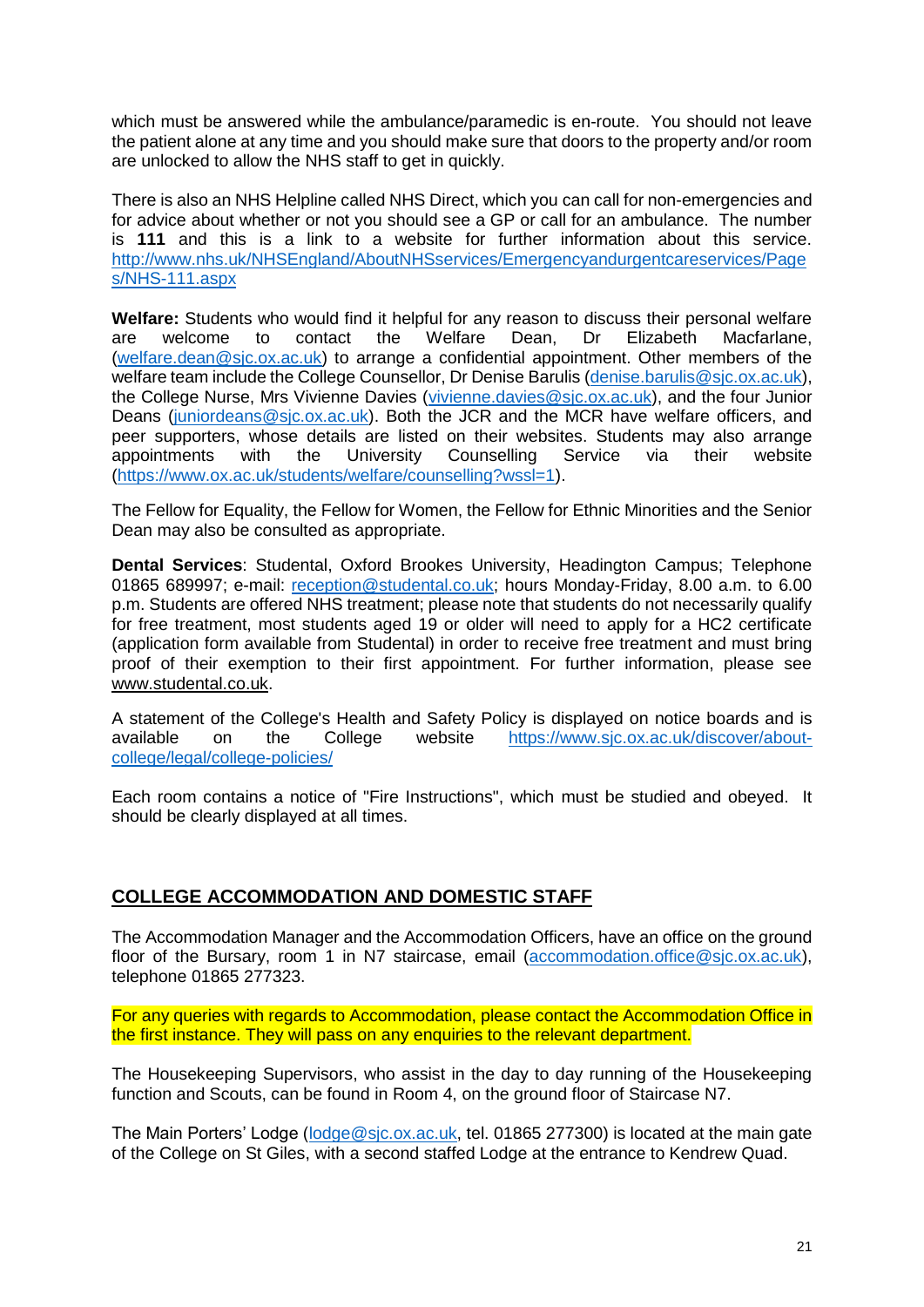The Stores Office [\(stores.management@sjc.ox.ac.uk\)](mailto:stores.management@sjc.ox.ac.uk) is located in the wooden corridor between North and TW Quads. They are in charge of all student storage, as well as for the purchase and supply of all furniture and consumables in College (other than food).

The Catering Office (catering office@sic.ox.ac.uk) is located in the Buttery Staircase on the first floor. They are responsible for all aspects of catering in College.

The IT Officers [\(it-support@sjc.ox.ac.uk\)](mailto:it-support@sjc.ox.ac.uk) have an office in the Rural Economy Building, room 10.

## <span id="page-21-0"></span>**OTHER COLLEGE STAFF**

The Works Department is under the management of the Master of Works. This department is responsible for the College's buildings, their maintenance and repair as well as for new building projects. Their office is located in North Quad between the Beehive and the wooden corridor through to TW. During office hours they can be contacted direct [\(works@sjc.ox.ac.uk\)](mailto:works@sjc.ox.ac.uk) for plumbing/electrical/heating issues, or you can report these to the Accommodation Office (see above). In an emergency (eg. a total electrical failure or water leak) please contact the Porters (01865 277300) day or night, as they can call out a duty staff member out of hours. In an emergency please do not email the Porters, you should either phone them or visit in person.

The Disability Co-ordinator is Mrs Elaine Eastgate [\(elaine.eastgate@sjc.ox.ac.uk\)](mailto:elaine.eastgate@sjc.ox.ac.uk) and she has an office on the first floor of the Bursary Staircase (N7 room 17).

The Academic Administrator, Mrs Eileen Marston (Bursary staircase N7, first floor, room 12), and other members of the College Office [\(college.office@sjc.ox.ac.uk\)](mailto:college.office@sjc.ox.ac.uk) will be pleased to help with any academic matters.

#### **COVID-19 IMPORTANT NOTE**

**Any of the above information, is subject to amendment, should the guidance from the government or University change**